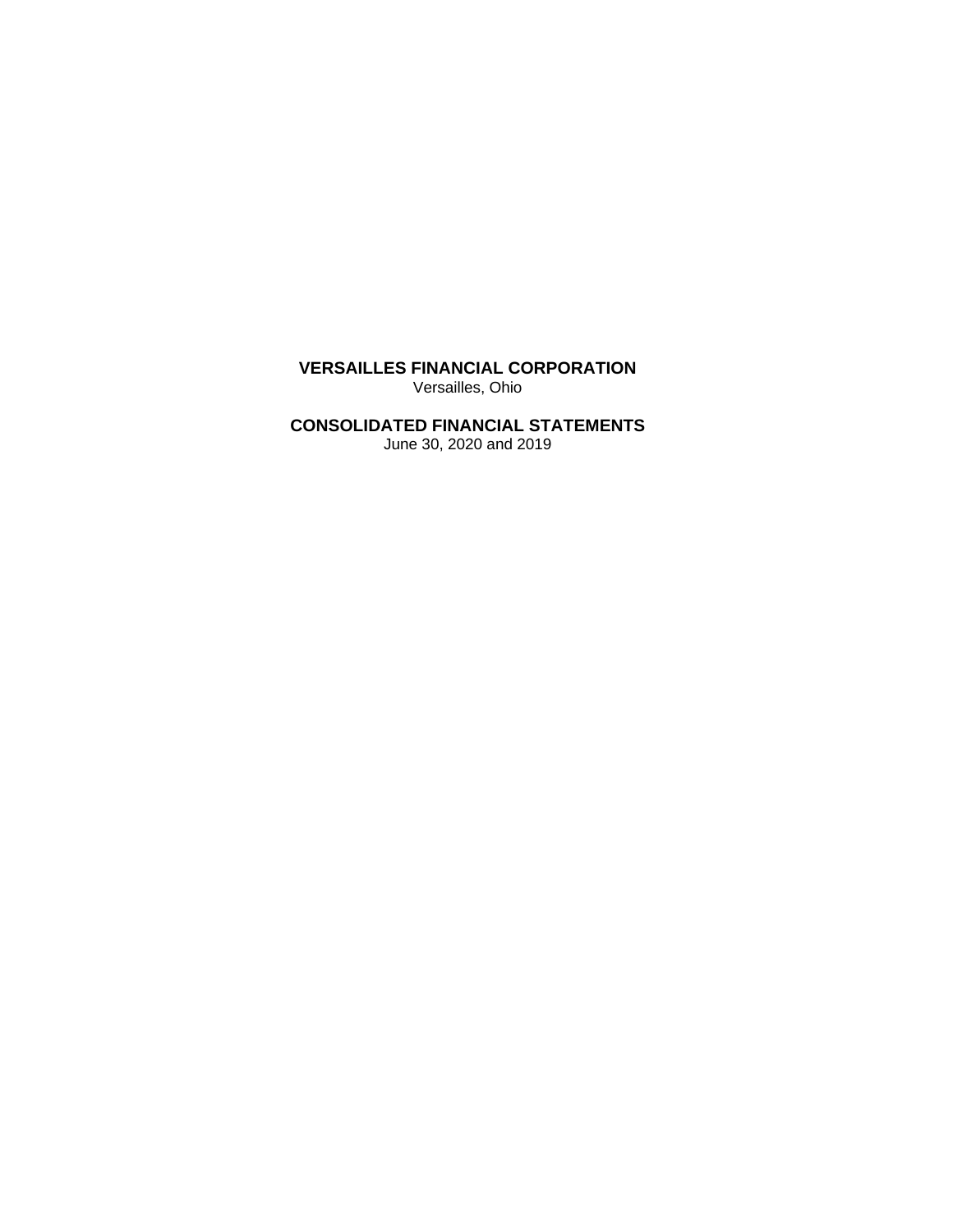# VERSAILLES FINANCIAL CORPORATION Versailles, Ohio

CONSOLIDATED FINANCIAL STATEMENTS June 30, 2020 and 2019

# **CONTENTS**

| CONSOLIDATED FINANCIAL STATEMENTS |  |
|-----------------------------------|--|
|                                   |  |
|                                   |  |
|                                   |  |
|                                   |  |
|                                   |  |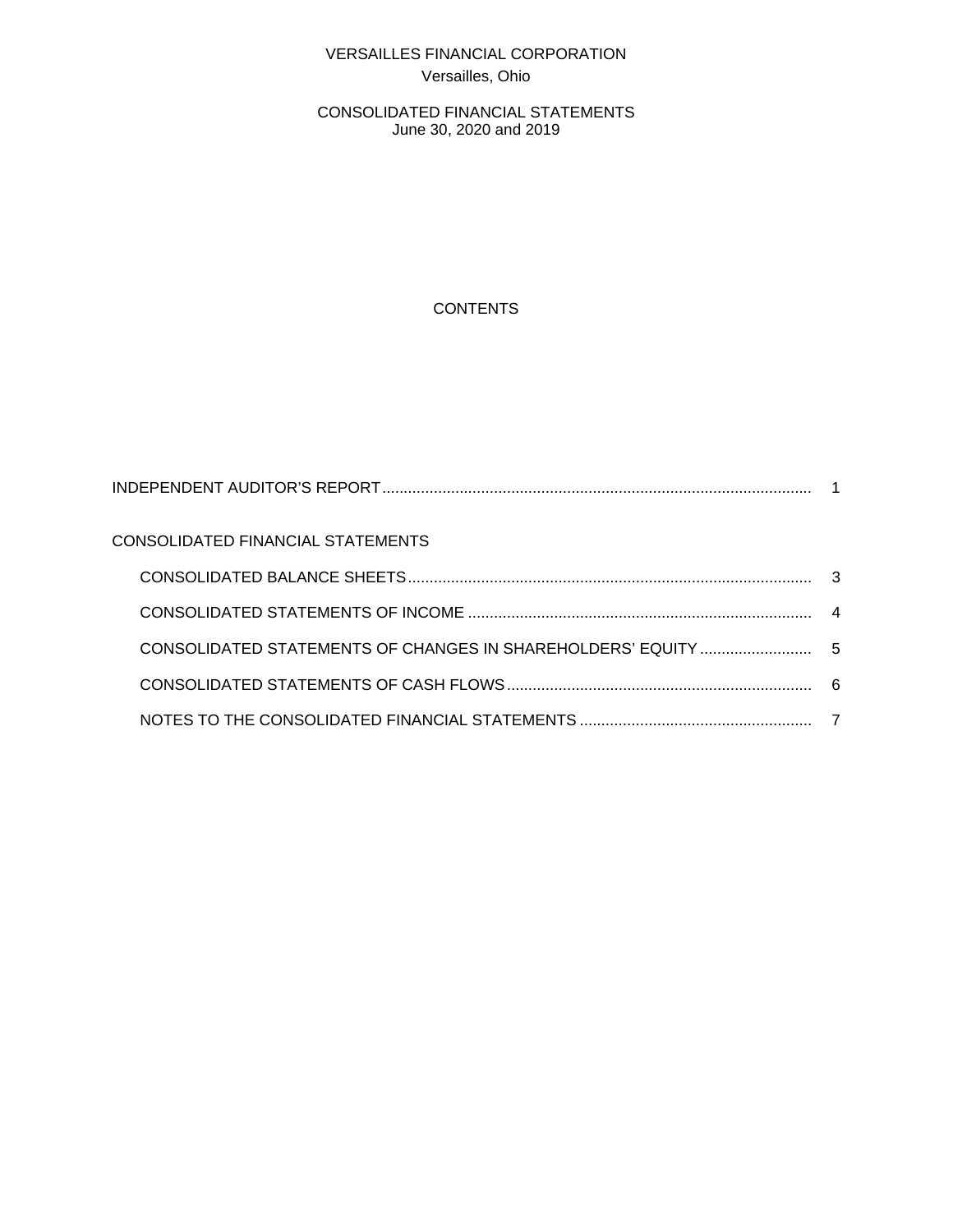



### INDEPENDENT AUDITOR'S REPORT

Board of Directors Versailles Financial Corporation Versailles, Ohio

#### **Report on the Financial Statements**

We have audited the accompanying consolidated financial statements of Versailles Financial Corporation, which comprise the consolidated balance sheets as of June 30, 2020 and 2019, and the related consolidated statements of income, changes in shareholders' equity, and cash flows for the years then ended, and the related notes to the consolidated financial statements.

#### *Management's Responsibility for the Financial Statements*

Management is responsible for the preparation and fair presentation of these consolidated financial statements in accordance with accounting principles generally accepted in the United States of America; this includes the design, implementation, and maintenance of internal control relevant to the preparation and fair presentation of consolidated financial statements that are free from material misstatement, whether due to fraud or error.

#### *Auditor's Responsibility*

Our responsibility is to express an opinion on these consolidated financial statements based on our audits. We conducted our audits in accordance with auditing standards generally accepted in the United States of America. Those standards require that we plan and perform the audit to obtain reasonable assurance about whether the consolidated financial statements are free from material misstatement.

An audit involves performing procedures to obtain audit evidence about the amounts and disclosures in the consolidated financial statements. The procedures selected depend on the auditor's judgment, including the assessment of the risks of material misstatement of the consolidated financial statements, whether due to fraud or error. In making those risk assessments, the auditor considers internal control relevant to the entity's preparation and fair presentation of the consolidated financial statements in order to design audit procedures that are appropriate in the circumstances, but not for the purpose of expressing an opinion on the effectiveness of the entity's internal control. Accordingly, we express no such opinion. An audit also includes evaluating the appropriateness of accounting policies used and the reasonableness of significant accounting estimates made by management, as well as evaluating the overall presentation of the consolidated financial statements.

We believe that the audit evidence we have obtained is sufficient and appropriate to provide a basis for our audit opinion.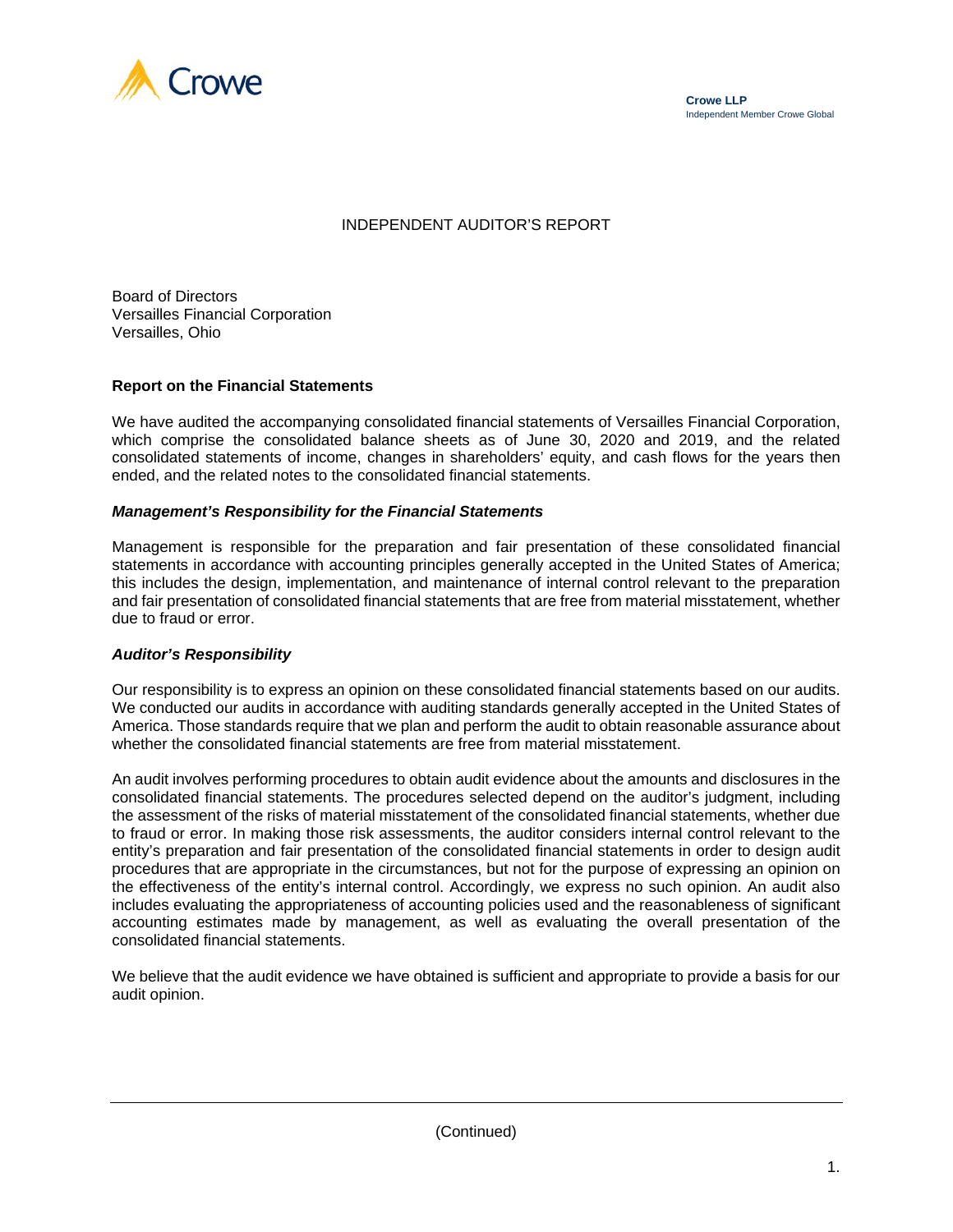### *Opinion*

In our opinion, the consolidated financial statements referred to above present fairly, in all material respects, the financial position of Versailles Financial Corporation as of June 30, 2020 and 2019, and the results of its operations and its cash flows for the years then ended in accordance with accounting principles generally accepted in the United States of America.

Crowne Steff

Crowe LLP

Columbus, Ohio September 28, 2020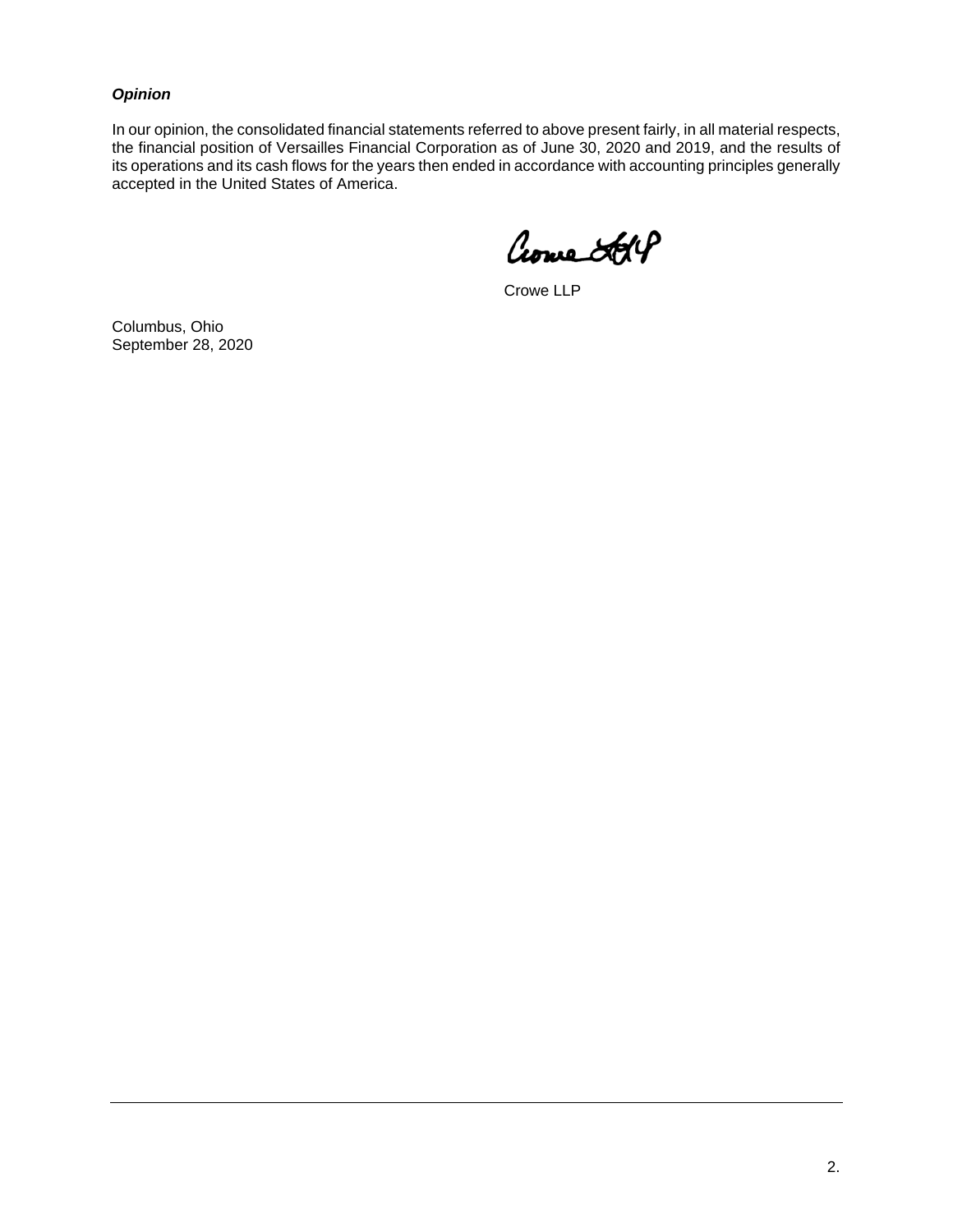### VERSAILLES FINANCIAL CORPORATION CONSOLIDATED BALANCE SHEETS June 30, 2020 and 2019

|                                                                   | 2020             | 2019            |
|-------------------------------------------------------------------|------------------|-----------------|
| <b>ASSETS</b>                                                     |                  |                 |
| Cash and due from financial institutions                          | \$<br>5,282,390  | \$<br>3,016,115 |
| Overnight deposits and Federal Funds sold                         | 11,602,000       | 6,939,000       |
| Total cash and cash equivalents                                   | 16,884,390       | 9,955,115       |
| Interest-bearing time deposits in other financial                 |                  |                 |
| institutions                                                      | 1,250,000        | 1,000,000       |
| Securities held to maturity (fair value of \$64,021 at            |                  |                 |
| June 30, 2020 and \$84,514 at June 30, 2019)                      | 61,952           | 80,605          |
| Loans, net of allowance of \$255,432 at June 30,<br>2020 and 2019 | 39,207,690       | 42,261,201      |
| Federal Home Loan Bank stock                                      | 397,500          | 397,500         |
| Premises and equipment, net                                       | 1,138,505        | 1,174,133       |
| Accrued interest receivable                                       | 92,106           | 122,026         |
| Other assets                                                      | 382,263          | 345,976         |
|                                                                   |                  |                 |
| <b>Total assets</b>                                               | \$59,414,406     | \$5,336,556     |
| <b>LIABILITIES</b>                                                |                  |                 |
| Savings and checking accounts                                     | \$26,613,207     | \$23,292,895    |
| Certificates of deposit                                           | 17,415,023       | 15,976,020      |
| <b>Total deposits</b>                                             | 44,028,230       | 39,268,915      |
| Federal Home Loan Bank advances                                   | 2,000,000        | 3,000,000       |
| Other liabilities                                                 | 1,260,976        | 1,091,353       |
| <b>Total liabilities</b>                                          | 47,289,206       | 43,360,268      |
| <b>SHAREHOLDERS' EQUITY</b>                                       |                  |                 |
| Preferred stock, \$.01 par value, 1,000,000 shares                |                  |                 |
| authorized, none issued and outstanding                           |                  |                 |
| Common stock, \$.01 par value, 10,000,000 shares                  |                  |                 |
| authorized; 387,289 and 390,617 shares issued                     | 3,845            | 3,871           |
| Additional paid-in capital                                        | 3,055,083        | 3,089,125       |
| Retained earnings                                                 | 9,583,322        | 9,417,442       |
| Treasury stock, 35,460 shares, at cost                            | (354, 600)       | (354, 600)      |
| Unearned employee stock ownership plan shares                     | (162, 450)       | (179, 550)      |
| Total shareholders' equity                                        | 12,125,200       | 11,976,288      |
| Total liabilities and shareholders' equity                        | \$<br>59,414,406 | \$5,336,556     |

See accompanying notes.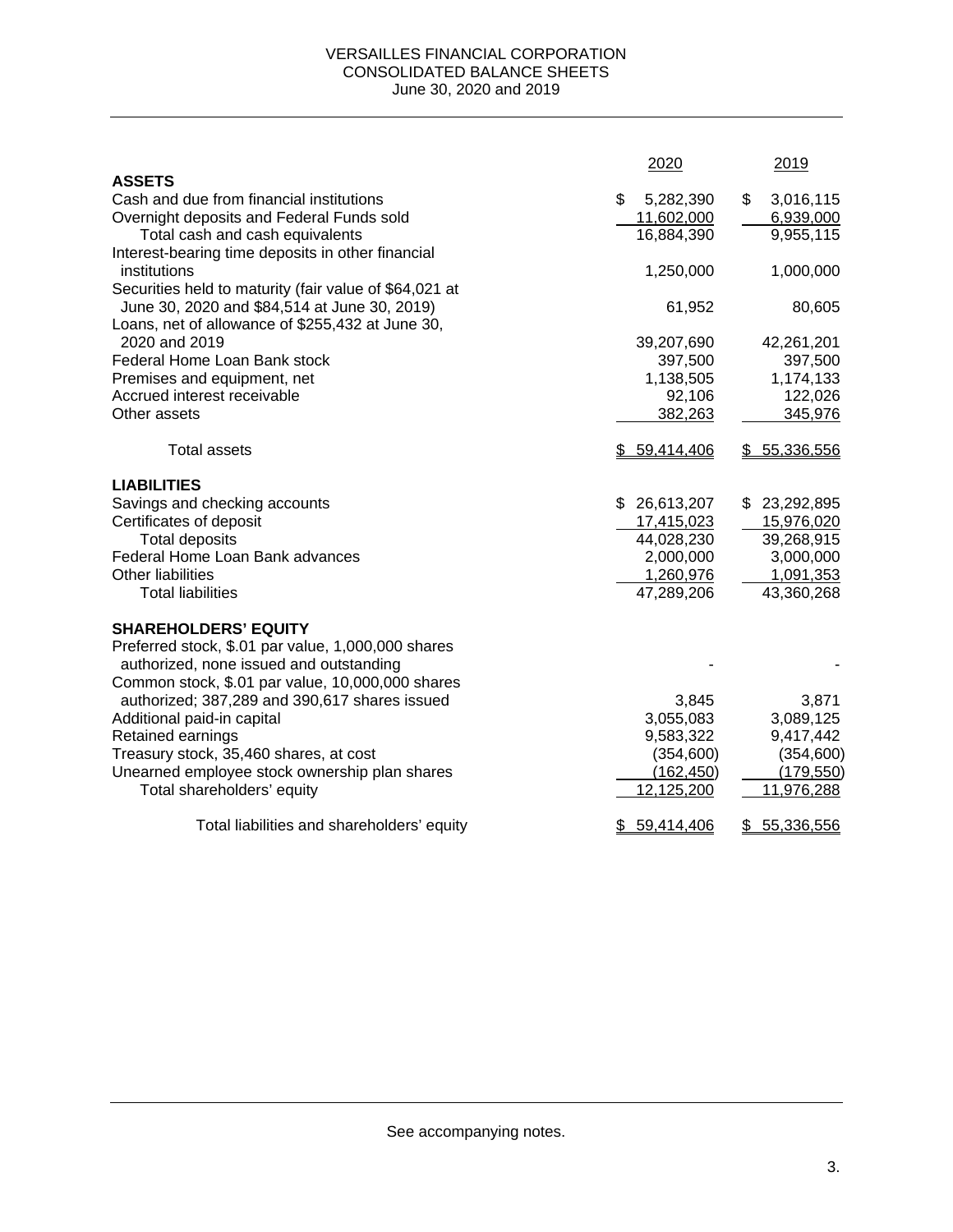### VERSAILLES FINANCIAL CORPORATION CONSOLIDATED STATEMENTS OF INCOME Years ended June 30, 2020 and 2019

|                                                                                                        | 2020                               | 2019                               |
|--------------------------------------------------------------------------------------------------------|------------------------------------|------------------------------------|
| Interest and dividend income<br>Loans, including fees<br>Securities held to maturity<br>FHLB dividends | \$<br>1,984,683<br>2,850<br>13,443 | \$<br>2,011,342<br>3,808<br>23,360 |
| Deposits with banks<br>Total interest and dividend income                                              | 139,985<br>2,140,961               | 194,348<br>2,232,858               |
| Interest expense                                                                                       |                                    |                                    |
| Deposits                                                                                               | 290,584                            | 203,743                            |
| Federal Home Loan Bank advances                                                                        | 54,450                             | 67,100                             |
| Total interest expense                                                                                 | 345,034                            | 270,843                            |
| Net interest income                                                                                    | 1,795,927                          | 1,962,015                          |
| Provision for loan losses                                                                              |                                    |                                    |
| Net interest income after provision for loan losses                                                    | 1,795,927                          | 1,962,015                          |
| Noninterest income                                                                                     |                                    |                                    |
| Other income                                                                                           | 20,525                             | 17,242                             |
| Total noninterest income                                                                               | 20,525                             | 17,242                             |
| Noninterest expense                                                                                    |                                    |                                    |
| Salaries and employee benefits                                                                         | 726,799                            | 710,521                            |
| Occupancy and equipment                                                                                | 83,707                             | 77,488                             |
| Directors' fees                                                                                        | 81,600                             | 83,350                             |
| Data processing                                                                                        | 146,848                            | 143,026                            |
| Franchise taxes                                                                                        | 77,493                             | 92,000                             |
| Legal, accounting and exam fees                                                                        | 121,475                            | 120,672                            |
| Federal deposit insurance                                                                              | 2,195                              | 13,132                             |
| Other                                                                                                  | 127,214                            | 139,439                            |
| Total noninterest expense                                                                              | 1,367,331                          | 1,379,628                          |
| Income before income taxes                                                                             | 449,121                            | 599,629                            |
| Income tax expense                                                                                     | 99,000                             | 129,168                            |
| Net income                                                                                             | \$<br>350,121                      | \$<br>470,461                      |
| Basic and diluted earnings per common share                                                            | \$<br>0.94                         | \$<br><u>1.27</u>                  |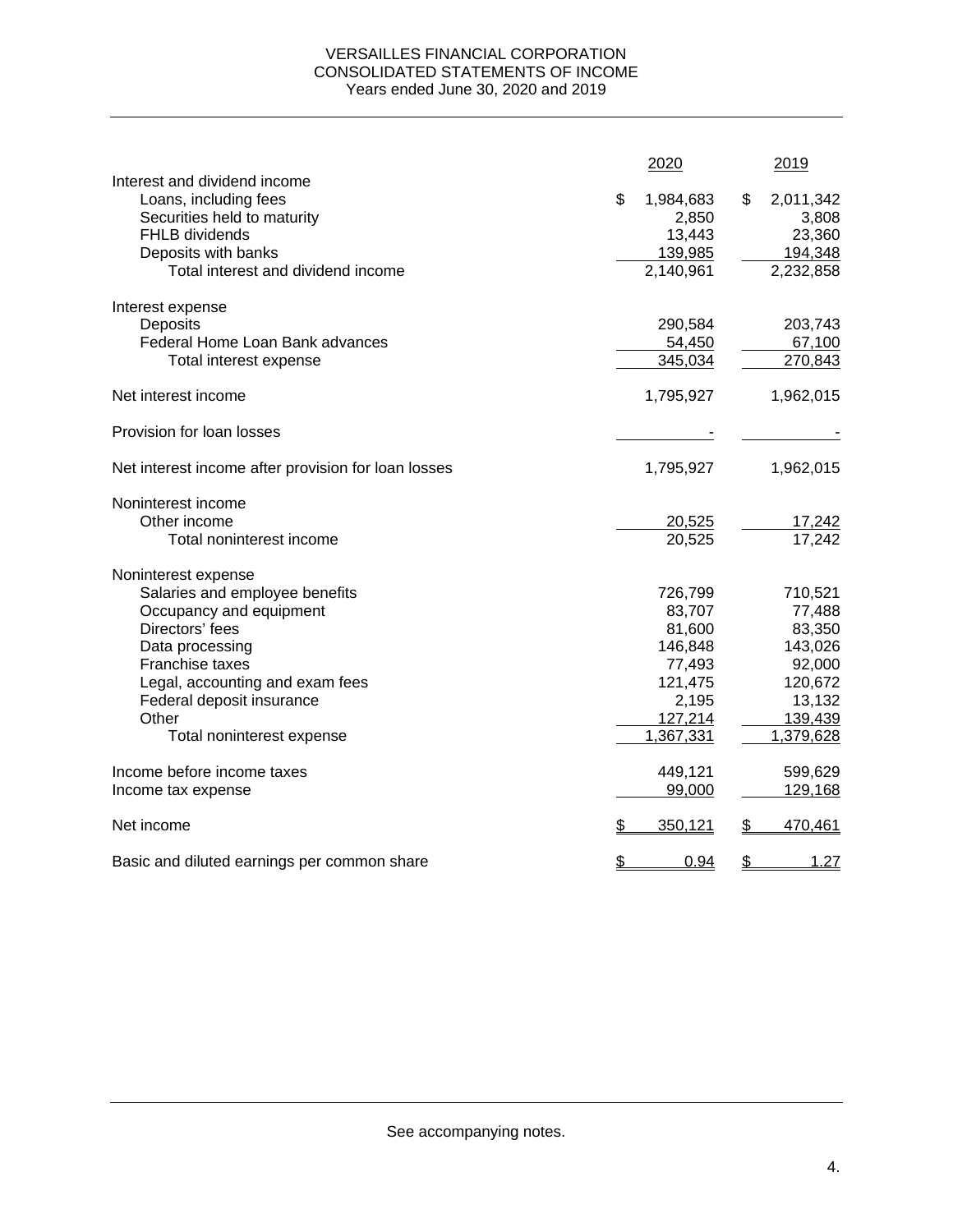#### VERSAILLES FINANCIAL CORPORATION CONSOLIDATED STATEMENTS OF CHANGES IN SHAREHOLDERS' EQUITY Years ended June 30, 2020 and 2019

|                                                                               | Common<br><b>Stock</b> | Additional<br>Paid-In<br>Capital |   | Retained<br>Earnings | Treasury<br><b>Stock</b> | Unearned<br><b>ESOP</b><br><b>Shares</b> |    | Total      |
|-------------------------------------------------------------------------------|------------------------|----------------------------------|---|----------------------|--------------------------|------------------------------------------|----|------------|
| Balance, July 1, 2018                                                         | \$<br>3,854            | \$<br>3,039,304                  | S | 9,038,629            | \$<br>(354, 600)         | \$<br>(196, 650)                         | S. | 11,530,537 |
| Net income                                                                    |                        |                                  |   | 470,461              |                          |                                          |    | 470,461    |
| Commitment to release 1,710 ESOP common shares,<br>at fair value              |                        | 37,800                           |   |                      |                          | 17,100                                   |    | 54,900     |
| Repurchase of 250 shares, held in reserve as unissued                         | (2)                    | (4,998)                          |   |                      |                          |                                          |    | (5,000)    |
| Issuance of 3,500 restricted stock awards                                     |                        |                                  |   |                      |                          |                                          |    |            |
| Dividend paid, \$0.25 per share                                               |                        |                                  |   | (91, 648)            |                          |                                          |    | (91, 648)  |
| Vesting of 1,920 shares under restricted stock award plan                     | 19                     | (19)                             |   |                      |                          |                                          |    |            |
| Stock-based compensation expense                                              |                        | 17,038                           |   |                      |                          |                                          |    | 17,038     |
| Balance, June 30, 2019                                                        | 3,871                  | 3,089,125                        |   | 9,417,442            | (354, 600)               | (179, 550)                               |    | 11,976,288 |
| Net income                                                                    |                        |                                  |   | 350,121              |                          |                                          |    | 350,121    |
| Commitment to release 1,710 ESOP common shares,<br>at fair value              |                        | 25,428                           |   |                      |                          | 17,100                                   |    | 42,528     |
| Repurchase of 3,328 vested ESOP common shares,<br>held in reserve as unissued | (33)                   | (93, 151)                        |   |                      |                          |                                          |    | (93, 184)  |
| Dividend paid, \$0.50 per share                                               |                        |                                  |   | (184, 241)           |                          |                                          |    | (184, 241) |
| Vesting of 700 shares under restricted stock award plan                       | 7                      | (7)                              |   |                      |                          |                                          |    |            |
| Stock-based compensation expense                                              |                        | 33,688                           |   |                      |                          |                                          |    | 33,688     |
| Balance, June 30, 2020                                                        | 3,845                  | 3,055,083                        |   | 9,583,322            | (354, 600)               | (162, 450)                               |    | 12,125,200 |

See accompanying notes.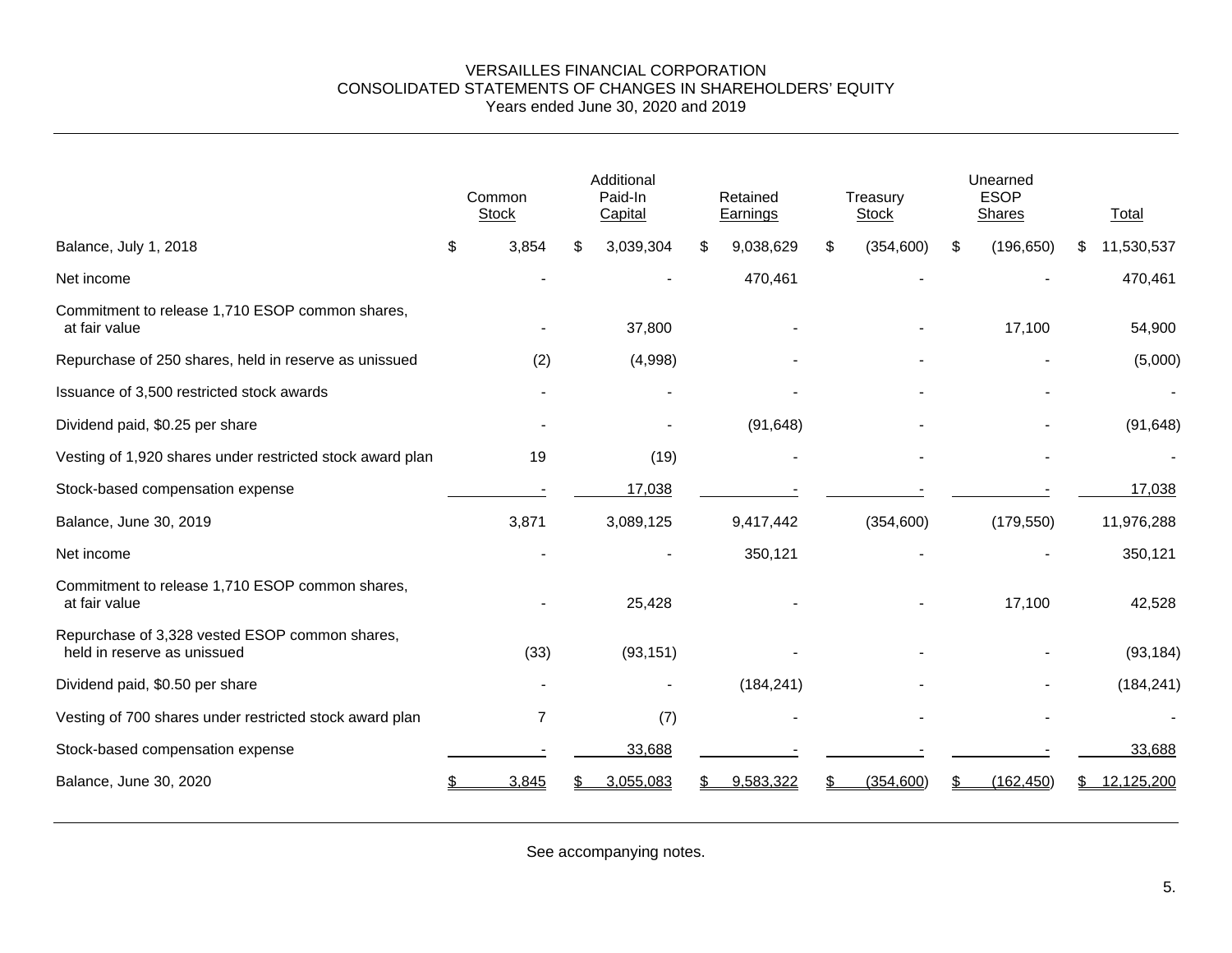### VERSAILLES FINANCIAL CORPORATION CONSOLIDATED STATEMENTS OF CASH FLOWS Years ended June 30, 2020 and 2019

|                                                                 | 2020          | 2019 |             |  |
|-----------------------------------------------------------------|---------------|------|-------------|--|
| Cash flows from operating activities                            |               |      |             |  |
| Net income                                                      | \$<br>350,121 | \$   | 470,461     |  |
| Adjustments to reconcile net income to                          |               |      |             |  |
| net cash provided from operating activities                     |               |      |             |  |
| Provision for loan losses                                       |               |      |             |  |
| Depreciation on premises and equipment                          | 53,482        |      | 47,449      |  |
| Loss on disposal of assets                                      | 105           |      |             |  |
| Compensation expense related to share based plans               | 76,216        |      | 71,938      |  |
| Deferred taxes                                                  | (52, 332)     |      | (12, 632)   |  |
| Change in:                                                      |               |      |             |  |
| Deferred loan costs                                             | 1,933         |      | (10, 158)   |  |
| Accrued interest receivable                                     | 29,920        |      | 5,722       |  |
| Other assets                                                    | 16,045        |      | (31, 593)   |  |
| <b>Other liabilities</b>                                        | 169,623       |      | 147,828     |  |
| Net cash from operating activities                              | 645,113       |      | 689,015     |  |
|                                                                 |               |      |             |  |
| Cash flow from investing activities                             |               |      |             |  |
| Purchase of interest bearing time deposits                      | (500,000)     |      | (1,000,000) |  |
| Maturities of interest bearing time deposits                    | 250,000       |      |             |  |
| Maturities, repayments and calls of securities held to maturity | 18,653        |      | 32,142      |  |
| Loan originations and payments, net                             | 3,051,578     |      | (555, 260)  |  |
| Property and equipment purchases                                | (17, 959)     |      | (38,061)    |  |
| Net cash (used in) from investing activities                    | 2,802,272     |      | (1,561,179) |  |
| <b>Cash flow from financing activities</b>                      |               |      |             |  |
| Net change in deposits                                          | 4,759,315     |      | (531, 657)  |  |
| Repayments of FHLB Advances                                     | (1,000,000)   |      |             |  |
| Repurchase of shares, held in reserve                           | (93, 184)     |      | (5,000)     |  |
| Cash dividends paid on common stock                             | (184, 241)    |      | (91, 648)   |  |
| Net cash (used in) from financing activities                    | 3,481,890     |      | (628, 305)  |  |
|                                                                 |               |      |             |  |
| Net change in cash and cash equivalents                         | 6,929,275     |      | (1,500,469) |  |
| Cash and cash equivalents, beginning of period                  | 9,955,115     |      | 11,455,584  |  |
| Cash and cash equivalents at end of period                      | 16,884,390    | \$   | 9,955,115   |  |
| Cash paid during the year for                                   |               |      |             |  |
| Interest                                                        | \$<br>344,121 | \$   | 246,894     |  |
| Income taxes paid                                               | 162,500       |      | 150,000     |  |
|                                                                 |               |      |             |  |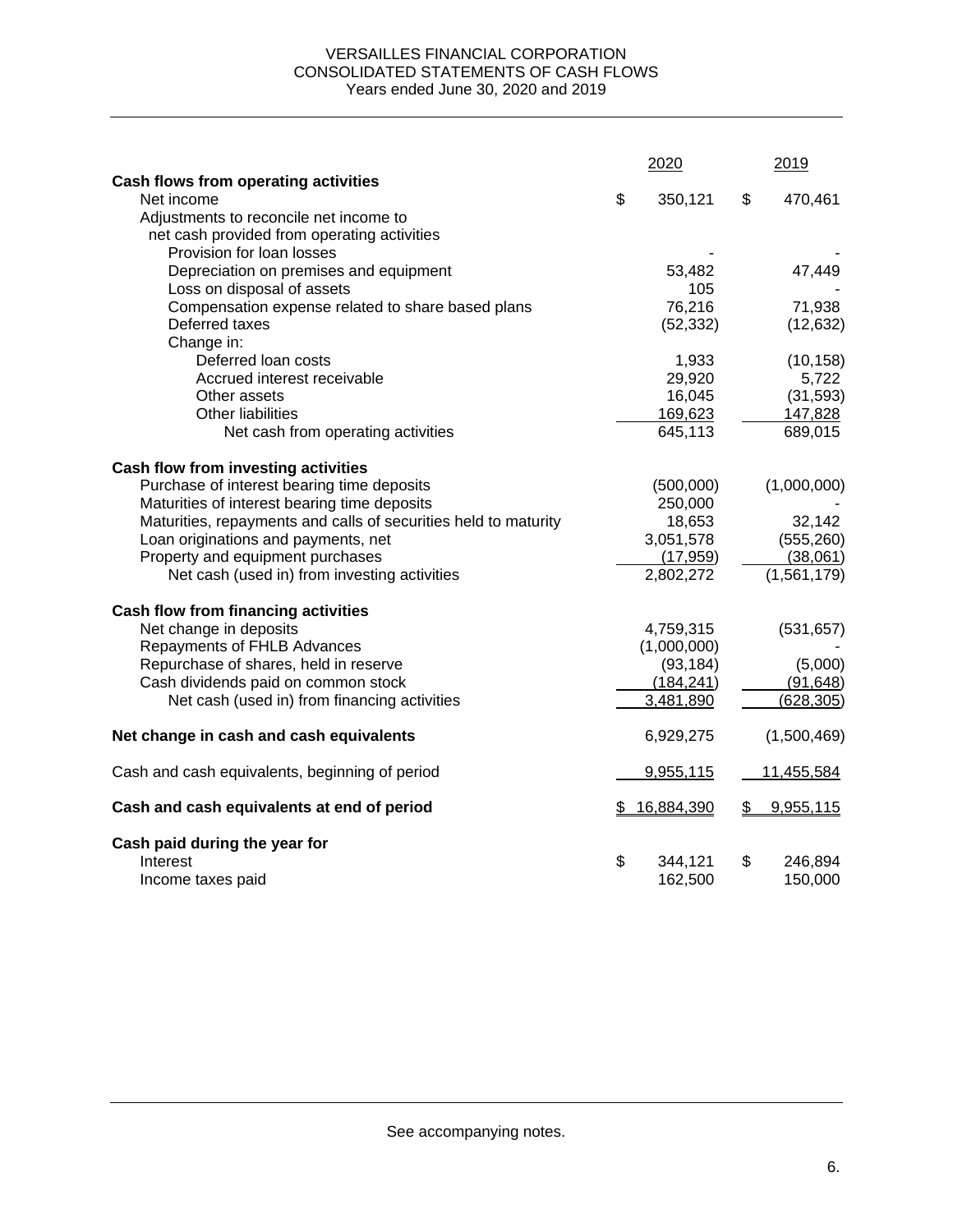## **NOTE 1 – SUMMARY OF SIGNIFICANT ACCOUNTING POLICIES**

Basis of Presentation: The accompanying consolidated financial statements include the accounts of Versailles Financial Corporation ("Versailles") and its wholly owned subsidiary, Versailles Savings and Loan Company ("Association"). Versailles and its subsidiary are collectively referred to as the ("Company"). All material intercompany transactions have been eliminated.

Nature of Operations: Versailles is a thrift holding company incorporated under the laws of the state of Maryland that owns all the outstanding shares of common stock of the Association. The Association is an Ohio chartered savings and loan company engaged primarily in the business of making residential mortgage loans and accepting checking account, passbook savings, statement savings and time deposits. Its operations are conducted through its only office located in Versailles, Ohio. Accordingly, all of its operations are reported in one segment, banking. The Company primarily grants one- to four-family residential loans to customers located in Darke and the western half of Shelby counties. This area is strongly influenced by agriculture, but there is also a substantial manufacturing base. Substantially all loans are secured by specific items of collateral including business assets, consumer assets and commercial and residential real estate. There are no significant concentrations of loans to any one industry or customer. However, the customers' ability to repay their loans is dependent on the real estate and general economic conditions in the area.

Subsequent Events: The Company has evaluated subsequent events for recognition and disclosure through September 28, 2020, which is the date the financial statements were available to be issued.

The outbreak of COVID-19 has adversely impacted a broad range of industries in which the Company's customers operate and could impair their ability to fulfill their financial obligations to the Company. The spread of the outbreak has caused significant disruptions in the U.S economy and has disrupted banking and other financial activity in the areas in which the Company operates.

The Company has been working with customers directly affected by COVID-19 since it was declared a pandemic, to provide short-term assistance in accordance with regulatory guidelines. Should economic conditions continue to worsen, the Company could experience further increases in its required allowance for loan loss and record additional provision for loan loss expense. It is possible that the Company's asset quality measures could worsen at future measurement periods due to the continuing effects of COVID-19 may have on borrowers.

Use of Estimates: To prepare financial statements in conformity with generally accepted accounting principles in the United States of America, management makes estimates and assumptions based on available information. These estimates and assumptions affect the amounts reported in the financial statements and the disclosures provided, and actual results could differ.

Cash Flows: Cash and cash equivalents include cash and due from financial institutions, federal funds sold and overnight deposits. Net cash flows are reported for customer loan and deposit transactions and advances from the Federal Home Loan Bank with original maturities of 90 days or less.

Interest-bearing Time Deposits in Other Financial Institutions: Interest-bearing time deposits in other financial institutions have original maturities of greater than 90 days and are carried at cost.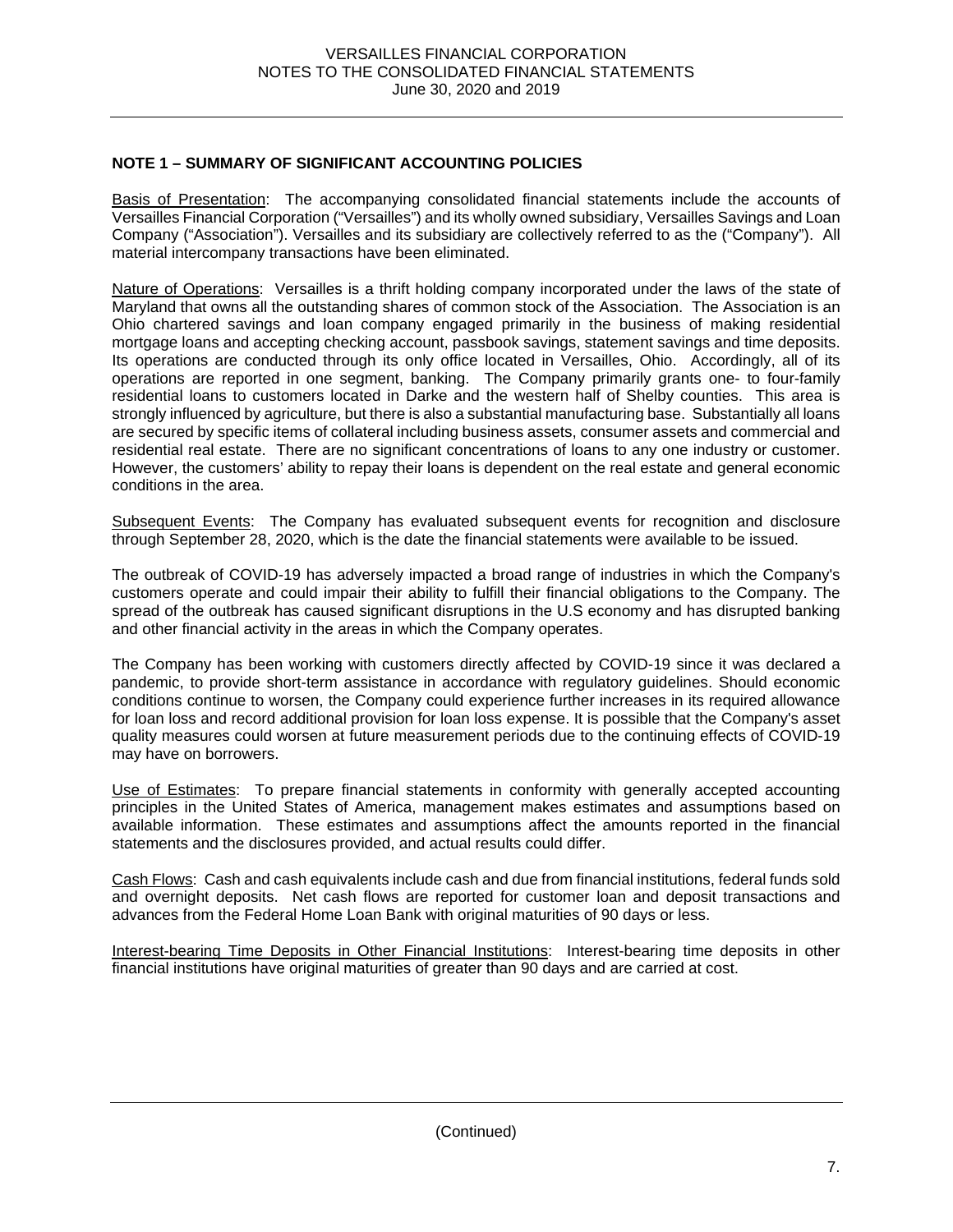Securities: Debt securities are classified as held to maturity and carried at amortized cost when management has the positive intent and ability to hold them to maturity. Debt securities are classified as available for sale when they might be sold before maturity. Securities available for sale are carried at fair value, with unrealized holding gains and losses reported in other comprehensive income, net of tax. Equity securities with readily determinable fair values are carried at fair value, with changes in fair value reported in net income.

Interest income includes amortization of purchase premiums and discounts. Premiums and discounts on securities are amortized on the level-yield method without anticipating prepayments, except for mortgage backed securities where prepayments are anticipated. Gains and losses on sales are recorded on the trade date and determined using the specific identification method.

Management evaluates securities for other-than-temporary impairment ("OTTI") on at least a quarterly basis, and more frequently when economic or market conditions warrant such an evaluation. For securities in an unrealized loss position, management considers the extent and duration of the unrealized loss, and the financial condition and near-term prospects of the issuer. Management also assesses whether it intends to sell, or it is more likely than not that it will be required to sell, a security in an unrealized loss position before recovery of its amortized cost basis. If either of the criteria regarding intent or requirement to sell is met, the entire difference between amortized cost and fair value is recognized as impairment through earnings. For debt securities that do not meet the aforementioned criteria, the amount of impairment is split into two components as follows: 1) OTTI related to credit loss, which must be recognized in the income statement and 2) OTTI related to other factors, which is recognized in other comprehensive income. The credit loss is defined as the difference between the present value of the cash flows expected to be collected and the amortized cost basis.

Federal Home Loan Bank (FHLB) Stock: The Association is a member of the FHLB system. Members are required to own a certain amount of stock based on the level of borrowings and other factors, and may invest in additional amounts. FHLB stock is carried at cost, classified as a restricted security, and periodically evaluated for impairment based on ultimate recovery of par value. Both cash and stock dividends are reported as income.

Loans: Loans that management has the intent and ability to hold for the foreseeable future or until maturity or payoff are reported at the principal balance outstanding, net of deferred loan fees and costs, and an allowance for loan losses. Interest income is accrued on the unpaid principal balance. Loan origination fees, net of certain direct origination costs, are deferred and recognized in interest income using the levelyield method without anticipation of prepayments.

Interest income on loans is discontinued at the time the loan is 90 days delinquent unless the credit is wellsecured and in process of collection. Past due status is based on the contractual terms of the loan. In all cases, loans are placed on nonaccrual or charged-off at an earlier date if collection of principal or interest is considered doubtful. Nonaccrual loans and loans past due 90 days still on accrual include both smaller balance homogeneous loans that are collectively evaluated for impairment and individually classified impaired loans.

All interest accrued but not received for loans placed on nonaccrual are reversed against interest income. Interest received on such loans is accounted for on the cash-basis or cost-recovery method, until qualifying for return to accrual. Under the cost-recovery method, interest income is not recognized until the loan balance is reduced to zero. Under the cash-basis method, interest income is recorded when the payment is received in cash. Loans are returned to accrual status when all the principal and interest amounts contractually due are brought current and future payments are reasonably assured.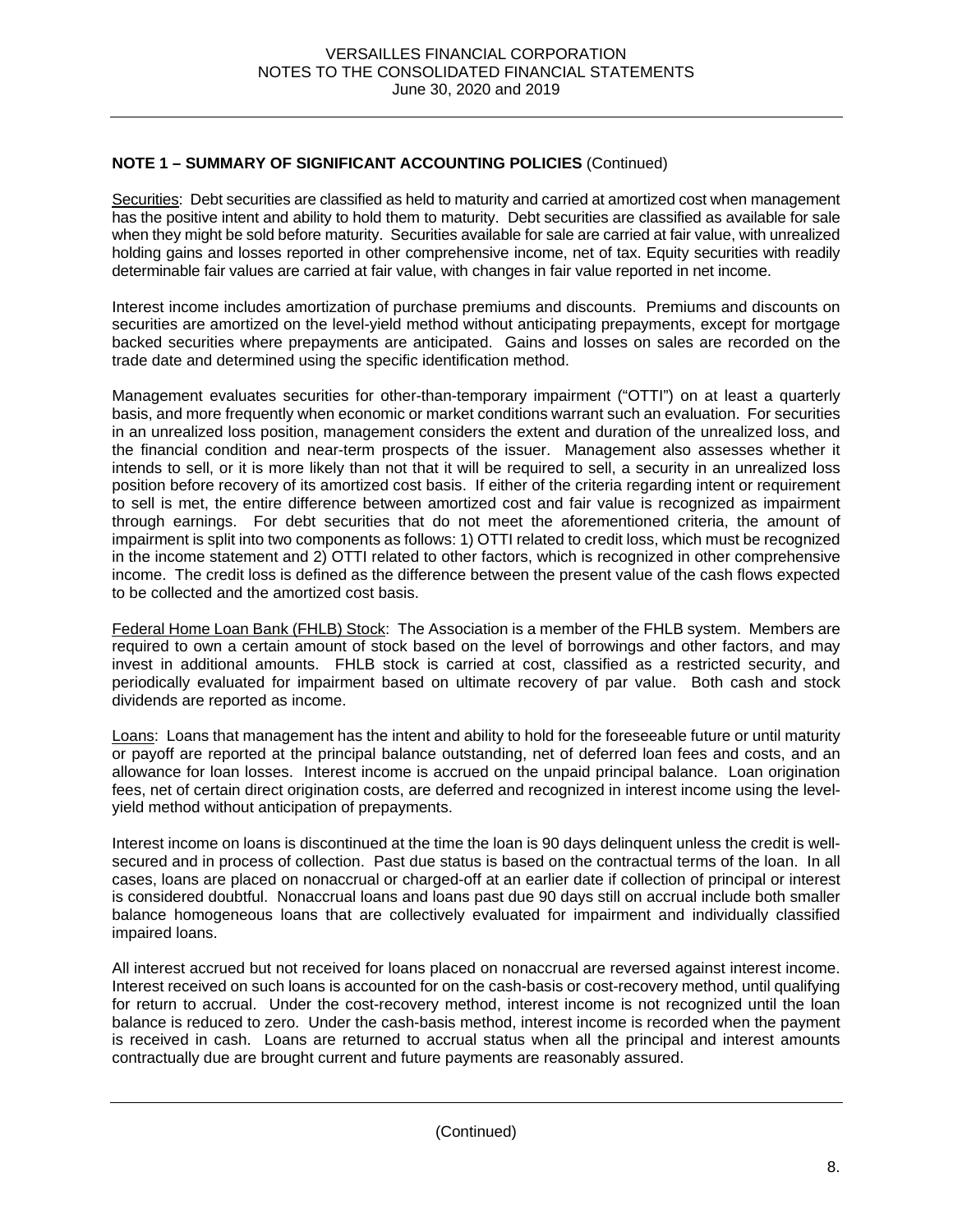Allowance for Loan Losses: The allowance for loan losses is a valuation allowance for probable incurred credit losses. Loan losses are charged against the allowance when management believes the uncollectibility of a loan balance is confirmed. Subsequent recoveries, if any, are credited to the allowance. Management estimates the allowance balance required using past loan loss experience, the nature and volume of the portfolio, information about specific borrower situations and estimated collateral values, economic conditions and other factors. Allocations of the allowance may be made for specific loans, but the entire allowance is available for any loan that, in management's judgment, should be charged-off.

The allowance consists of specific and general components. The specific component relates to loans that are individually classified as impaired. A loan is impaired when, based on current information and events, it is probable that the Company will be unable to collect all amounts due according to the contractual terms of the loan agreement. Loans, for which the terms have been modified in a manner representing a concession, and for which the borrower is experiencing financial difficulties, are considered troubled debt restructurings and classified as impaired.

Factors considered by management in determining impairment include payment status, collateral value, and the probability of collecting scheduled principal and interest payments when due. Loans that experience insignificant payment delays and payment shortfalls generally are not classified as impaired. Management determines the significance of payment delays and payment shortfalls on case-by-case basis, taking into consideration all of the circumstances surrounding the loan and the borrower, including the length of the delay, the reasons for the delay, the borrower's prior payment record, and the amount of the shortfall in relation to the principal and interest owed.

Commercial and commercial real estate loans are individually evaluated for impairment. If a loan is impaired, a portion of the allowance is allocated so that the loan is reported, net, at the present value of estimated future cash flows using the loan's effective rate or at the fair value of collateral if repayment is expected solely from the collateral.

Troubled debt restructurings are separately identified for impairment disclosures and are measured at the present value of estimated future cash flows using the loan's effective rate at inception. If a troubled debt restructuring is considered to be a collateral dependent loan, the loan is reported, net, at the fair value of the collateral. For troubled debt restructurings that subsequently default, the Company determines the amount of reserve in accordance with the accounting policy for the allowance for loan losses on loans individually identified as impaired.

The general component covers non-impaired loans and loans collectively evaluated for impairment. Large groups of smaller balance homogeneous loans, such as consumer and residential real estate loans, are collectively evaluated for impairment, and accordingly, they are not separately identified for impairment disclosures. The general component is based on historical loss experience adjusted for current factors. The historical loss experience is determined by portfolio segment and is based on the actual loss history experienced by the Company over the most recent thirty-six months. This actual loss experience is supplemented with other economic factors based on the risks present for each portfolio segment. These economic factors include consideration of the following: levels of and trends in delinquencies and impaired loans; levels of and trends in charge-offs and recoveries; trends in volume and terms of loans; effects of any changes in risk selection and underwriting standards; other changes in lending policies, procedures, and practices; experience, ability, and depth of lending management and other relevant staff; national and local economic trends and conditions; industry conditions; and effects of changes in credit concentrations. The following portfolio segments have been identified: 1-4 family real estate, commercial real estate, commercial and consumer.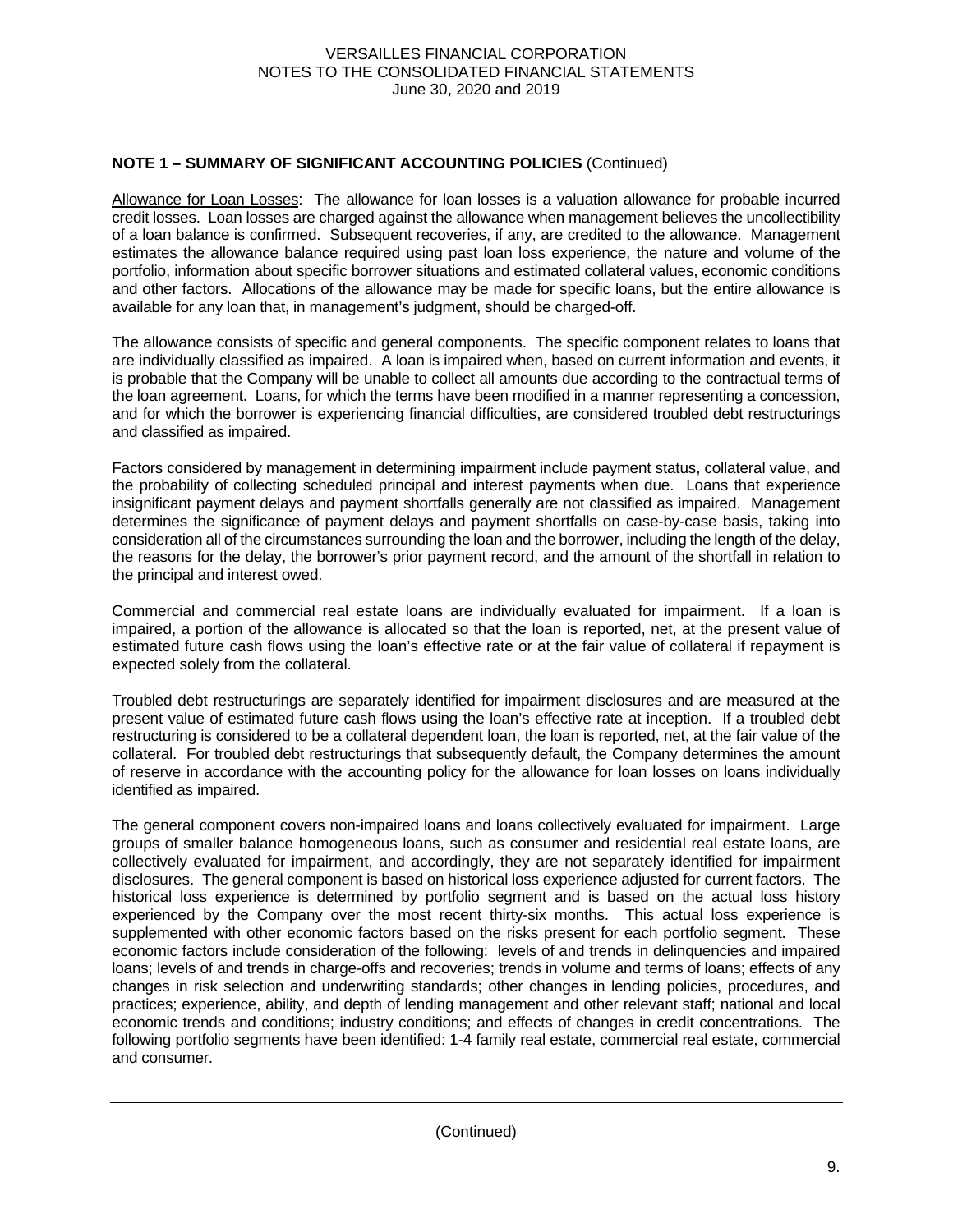*1-4 Family real estate*:1-4 family mortgage loans represent loans to consumers for the purchase, refinance or improvement of a residence. Real estate market values at the time of origination directly affect the amount of credit extended and, in the event of default, subsequent changes in these values may impact the severity of losses. Factors considered by management include unemployment levels, credit history and real estate values in the Company's market area.

*Commercial real estate*:Non-residential and multi-family loans are subject to underwriting standards and processes similar to commercial loans. These loans are viewed as cash flow loans and the repayment of these loans is largely dependent on the successful operation of the farm, business or property. Loan performance may be adversely affected by factors impacting the general economy or conditions specific to the real estate market such as geographic location and property types. Management specifically considers real estate values, credit history, unemployment levels, crop prices and yields.

*Commercial*: Commercial credit is extended to commercial customers for use in normal business operations to finance working capital needs, equipment purchases, or other projects. The majority of these borrowers are customer's doing business in the Company's primary market area. These loans are generally underwritten individually and secured with the assets of the company and the personal guarantee of the business owners. Commercial business loans are made based primarily on the borrower's ability to make repayment from the historical and projected cash flow of the borrower's business and the underlying collateral provided by the borrower. Management specifically considers unemployment, credit history and the nature of the business.

*Consumer*: Consumer loans are primarily comprised of secured loans including automobile loans, loans on deposit accounts, home improvement loans and to a lesser extent, unsecured personal loans. These loans are underwritten based on several factors including debt-to-income, type of collateral and loan to value, credit history and relationship with the borrower. Unemployment rates are specifically considered by management.

Premises and Equipment: Land is carried at cost. Premises and equipment are reported at cost less accumulated depreciation. Depreciation is computed on both the straight-line and accelerated methods over the estimated useful lives of the assets. Building and improvements have useful lives ranging from five to forty years. Furniture and equipment have useful lives ranging from five to ten years.

Foreclosed Assets: Assets acquired through or instead of loan foreclosure are initially recorded at fair value less costs to sell when acquired, establishing a new cost basis. Physical possession of residential real estate property collateralizing a consumer mortgage loan occurs when legal title is obtained upon completion of foreclosure or when the borrower conveys all interest in the property to satisfy the loan through completion of a deed in lieu of foreclosure or through a similar legal agreement. These assets are subsequently accounted for at lower of cost or fair value less estimated costs to sell. If fair value declines subsequent to foreclosure, a valuation allowance is recorded through expense. Operating costs after acquisition are expensed.

Earnings Per Common Share: Basic earnings per common share is net income divided by the weighted average number of common shares outstanding during the period. Employee Stock Ownership Plan shares are considered outstanding for this calculation unless unearned. All outstanding unvested share-based payment awards that contain rights to nonforfeitable dividends are considered participating securities for this calculation.

The Company established a Rabbi Trust and participants in the Association's deferred compensation and supplemental retirement plans could elect to use all or some of the amounts in their accounts to purchase shares in the Company's mutual to stock conversion. These shares are held in the trust and the obligation under the deferred compensation and supplemental retirement plans will be settled with these shares. As such, the shares are carried as treasury stock in the consolidated balance sheets and the shares are considered outstanding for the purpose of calculating earnings per share.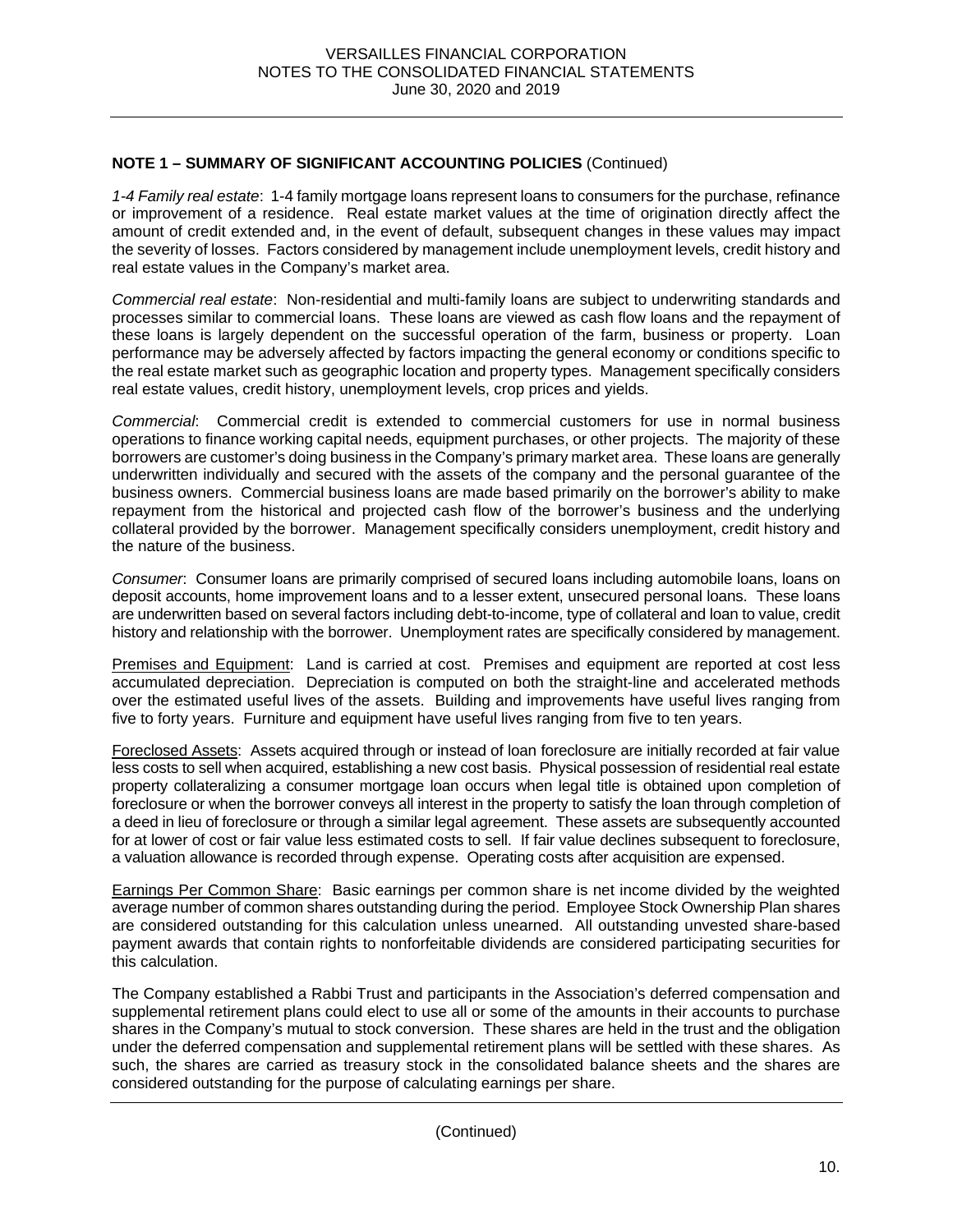Employee Stock Ownership Plan: The cost of shares issued to the Employee Stock Ownership Plan ("ESOP"), but not yet allocated to participants, is shown as a reduction of shareholders' equity. Compensation expense is based on the market price of shares as they are committed to be released to participant accounts. Dividends on allocated ESOP shares reduce retained earnings. Dividends on unearned ESOP shares reduce debt and accrued interest.

Retirement Plans: Employee 401(k) and profit sharing plan expense is the amount of matching contributions. Deferred compensation and supplemental retirement plan expense allocates the benefits over years of service.

Stock-Based Compensation: Compensation cost is recognized for restricted stock awards issued to directors and officers based on the fair value of these awards at the date of grant, which is the market price of the Company's common stock at the date of grant.

Compensation cost is recognized over the required service period, generally defined as the vesting period. For awards with graded vesting, compensation cost is recognized on a straight-line basis over each requisite service period.

Income Taxes: Income tax expense is the total of the current year income due or refundable and the change in deferred tax assets and liabilities. Deferred tax assets and liabilities are the expected future tax amounts for the temporary differences between the carrying amounts and tax bases of assets and liabilities, computed using enacted tax rates. A valuation allowance, if needed, reduces deferred tax assets to the amount expected to be realized.

A tax position is recognized as a benefit only if it is "more likely than not" that the tax position would be sustained in a tax examination, with a tax examination being presumed to occur. The amount recognized is the largest amount of tax benefit that is greater than 50% likely of being realized on examination. For tax positions not meeting the "more likely than not" test, no tax benefit is recorded.

The Company recognizes interest and/or penalties related to income tax matters in income tax expense.

Loan Commitments and Related Financial Instruments: Financial instruments include off-balance sheet credit instruments, such as commitments to make loans, issued to meet customer financing needs. The face amount for these items represents the exposure to loss, before considering customer collateral or ability to repay. Such financial instruments are recorded when they are funded.

Comprehensive Income: Comprehensive income consists of net income and other comprehensive income. The Company had no other comprehensive income items during the years ending June 30, 2020 and 2019.

Loss Contingencies: Loss contingencies, including claims and legal actions arising in the ordinary course of business, are recorded as liabilities when the likelihood of loss is probable and an amount or range of loss can be reasonably estimated. Management does not believe there now are such matters that will have a material effect on the financial statements.

Fair Value of Financial Instruments: Fair values of financial instruments are estimated using relevant market information and other assumptions, as more fully disclosed in a separate note. Fair value estimates involve uncertainties and matters of significant judgment regarding interest rates, credit risk, prepayments, and other factors, especially in the absence of broad markets for particular items. Changes in assumptions or in market conditions could significantly affect the estimates.

Reclassifications: Some items in prior financial statements have been reclassified to conform to the current presentation. Reclassifications had no effect on prior year net income or shareholders' equity.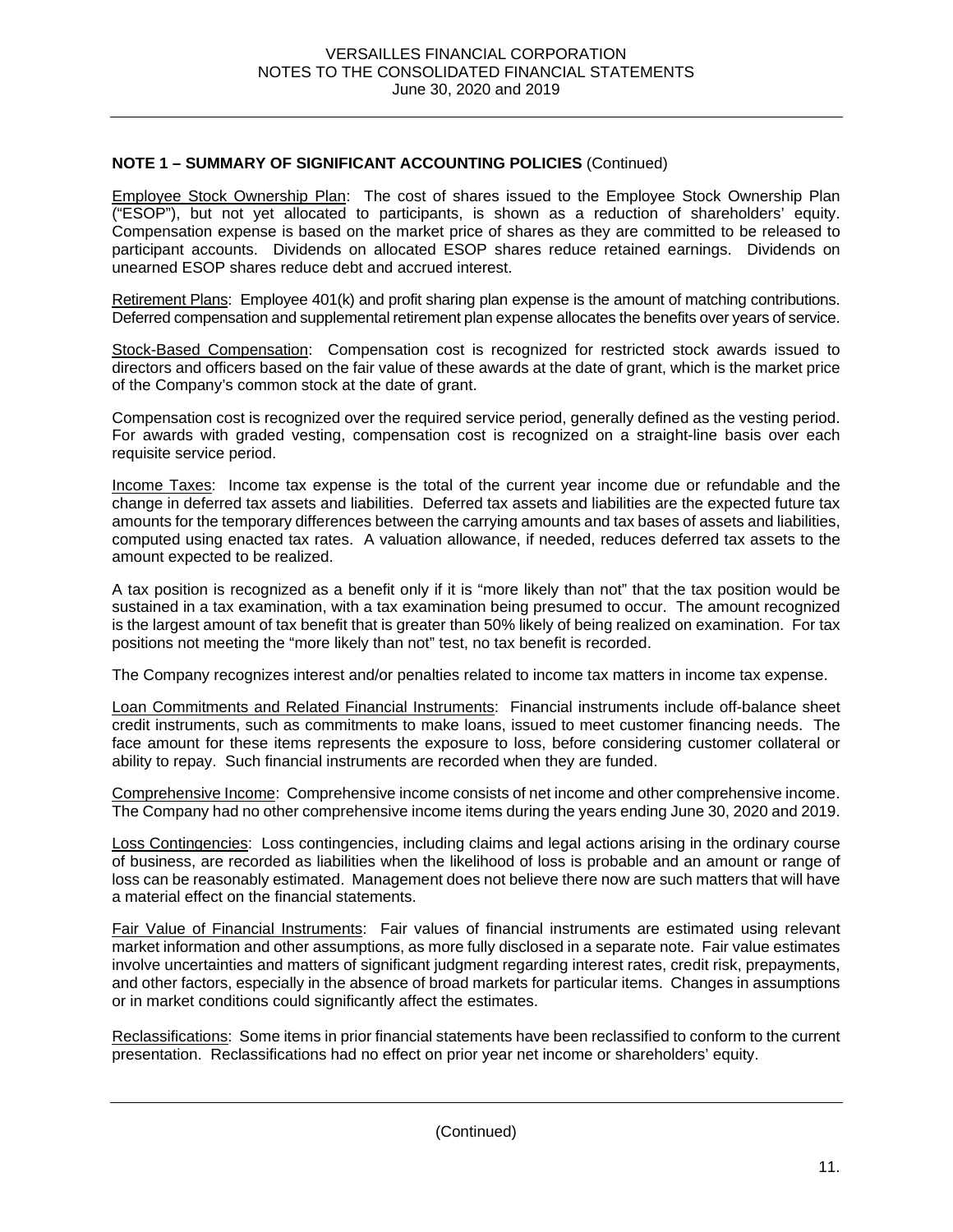## **NOTE 2 – SECURITIES**

The carrying amount, unrecognized gains and losses, and fair value of securities held to maturity were as follows.

|                                                               | 2020 |          |    |              |       |              |    |              |  |  |  |
|---------------------------------------------------------------|------|----------|----|--------------|-------|--------------|----|--------------|--|--|--|
|                                                               |      |          |    | Gross        |       | Gross        |    |              |  |  |  |
|                                                               |      | Carrying |    | Unrecognized |       | Unrecognized |    | Fair         |  |  |  |
|                                                               |      | Amount   |    | Gains        |       | Losses       |    | <b>Value</b> |  |  |  |
| Government sponsored entities<br>residential mortgage-backed: |      |          |    |              |       |              |    |              |  |  |  |
| <b>FHLMC</b>                                                  | \$   | 36,511   | \$ | 1,466        | \$    |              | \$ | 37,977       |  |  |  |
| <b>GNMA</b>                                                   |      | 24,893   |    | 601          |       |              |    | 25,494       |  |  |  |
| <b>FNMA</b>                                                   |      | 548      |    | 2            |       |              |    | 550          |  |  |  |
|                                                               |      | 61,952   | \$ | 2,069        | \$    |              |    | 64,021       |  |  |  |
|                                                               |      | 2019     |    |              |       |              |    |              |  |  |  |
|                                                               |      |          |    | Gross        | Gross |              |    |              |  |  |  |
|                                                               |      | Carrying |    | Unrecognized |       | Unrecognized |    | Fair         |  |  |  |
|                                                               |      | Amount   |    | Gains        |       | Losses       |    | <b>Value</b> |  |  |  |
| Government sponsored entities<br>residential mortgage-backed: |      |          |    |              |       |              |    |              |  |  |  |
| <b>FHLMC</b>                                                  | \$   | 46,412   | \$ | 2,633        | \$    |              | \$ | 49,045       |  |  |  |
| <b>GNMA</b>                                                   |      | 28,963   |    | 1,168        |       |              |    | 30,131       |  |  |  |
| <b>FNMA</b>                                                   |      | 5,230    |    | 108          |       |              |    | 5,338        |  |  |  |
|                                                               |      | 80,605   | \$ | 3,909        | \$    |              |    | 84,514       |  |  |  |

Securities of the Company are not due at a single maturity date, thus they are not presented by contractual maturity.

At June 30, 2020 and June 30, 2019, there were no holdings of securities of any one issuer in an amount greater than 10% of shareholders' equity.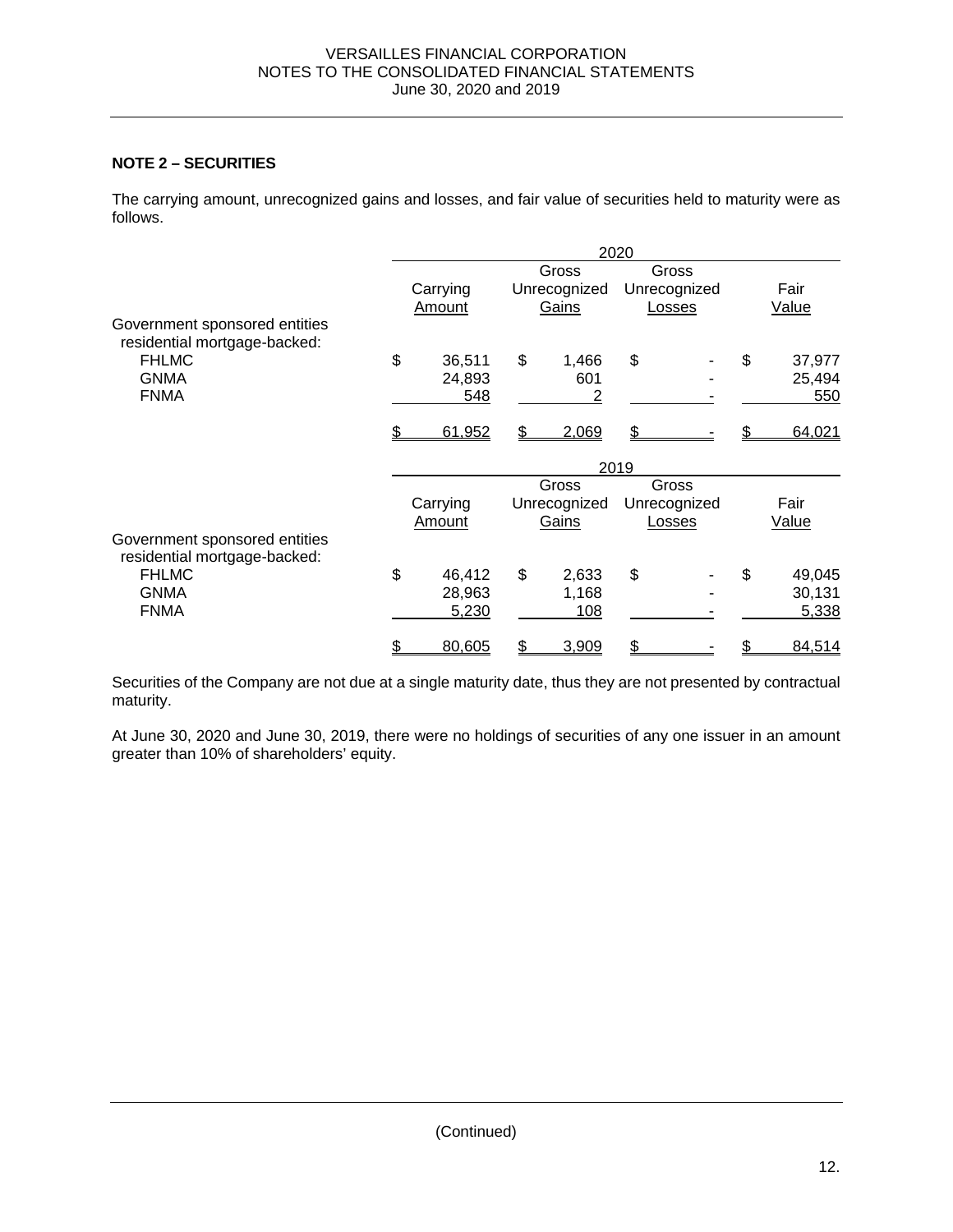## **NOTE 3 – LOANS**

Loans at year-end were as follows:

|                           | 2020              | 2019              |
|---------------------------|-------------------|-------------------|
| 1-4 family real estate    | 29,468,476<br>\$. | \$29,451,517      |
| Commercial real estate:   |                   |                   |
| <b>Business</b>           | 928,902           | 1,880,411         |
| Agricultural              | 3,854,956         | 5,333,686         |
| Commercial                | 3,476,571         | 3,941,833         |
| Consumer:                 |                   |                   |
| Auto                      | 677.848           | 837,571           |
| Other secured             | 980,393           | 915,738           |
| Unsecured                 | 70.170            | 148,137           |
| <b>Total loans</b>        | 39,457,315        | 42,508,893        |
| Deferred loan costs       | 5,807             | 7,740             |
| Allowance for loan losses | (255, 432)        | (255, 432)        |
|                           | 39,207,690<br>S   | <u>42,261,201</u> |

Loans to principal officers, directors, and their affiliates during fiscal 2020 and 2019 were as follows.

|                                              | 2020                                   | 2019                                 |
|----------------------------------------------|----------------------------------------|--------------------------------------|
| Beginning balance<br>Additions<br>Repayments | \$<br>281,807<br>252,515<br>(258, 931) | \$<br>270,643<br>40,000<br>(28, 836) |
| Ending balance                               | 275,391                                | <u>281,807</u>                       |

The following table presents the activity in the allowance for loan losses by portfolio segment for the year ended June 30, 2020:

|                                                                            | Allowance<br>at June 30,<br><u>2019</u>        | Provision<br>for Loan<br>Losses            | Loans<br>Charged-off |      | Recoveries |     | Allowance<br>at June 30,<br>2020      |
|----------------------------------------------------------------------------|------------------------------------------------|--------------------------------------------|----------------------|------|------------|-----|---------------------------------------|
| 1-4 family real estate<br>Commercial real estate<br>Commercial<br>Consumer | \$<br>190,198 \$<br>27,215<br>25.648<br>12,371 | $(2,538)$ \$<br>(3, 140)<br>6.199<br>(521) |                      | - \$ | $\sim$     | -\$ | 192,736<br>30,355<br>19.449<br>12,892 |
| Total                                                                      | 255,432                                        | \$                                         | \$                   |      |            |     | 255,432                               |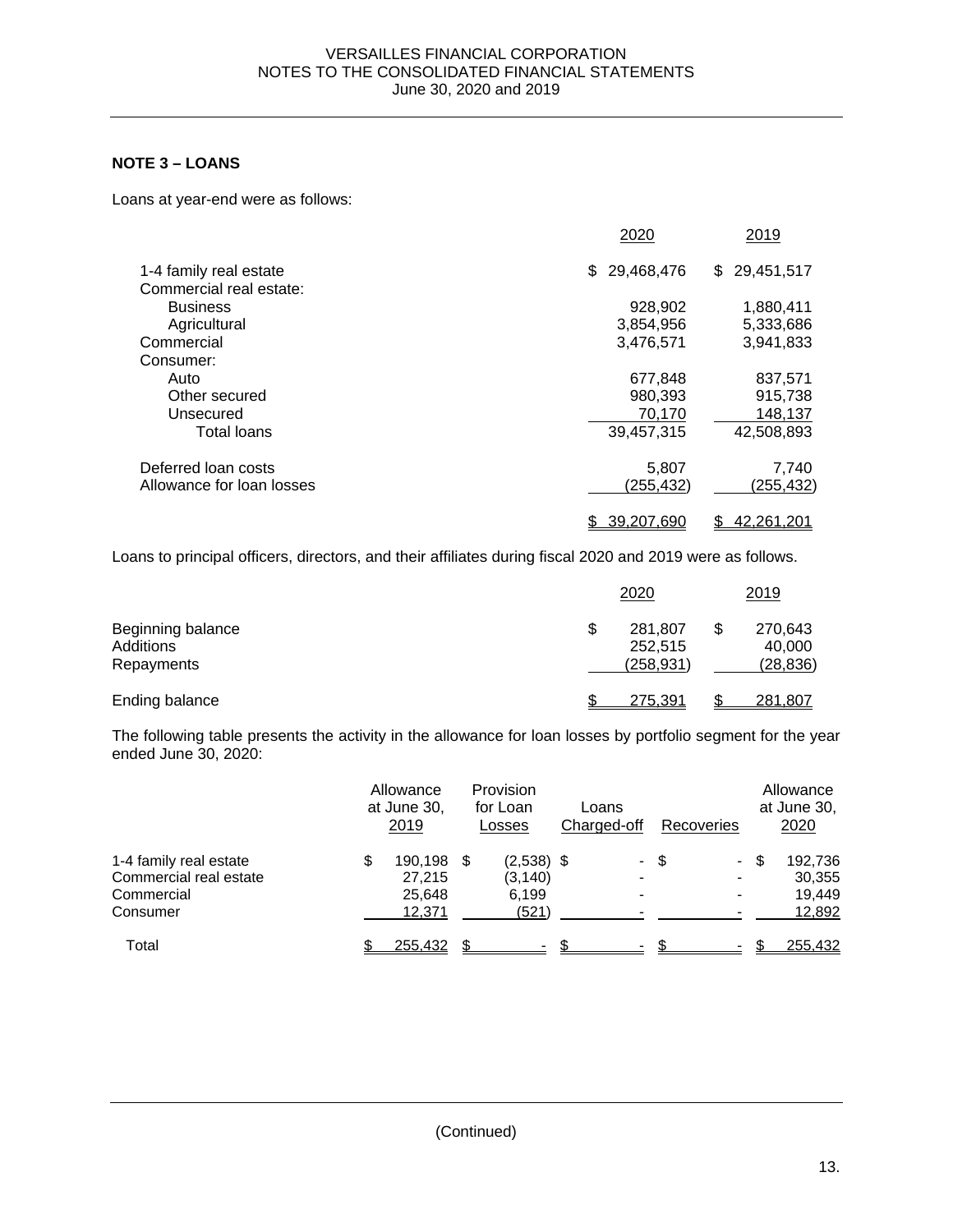## **NOTE 3 – LOANS** (Continued)

The following table presents the activity in the allowance for loan losses by portfolio segment for the year ended June 30, 2019:

|                        | Allowance<br>at June 30,<br>2018 |      | Provision<br>for Loan<br>Losses | Loans<br>Charged-off |     | Recoveries                   | Allowance<br>at June 30,<br>2019 |
|------------------------|----------------------------------|------|---------------------------------|----------------------|-----|------------------------------|----------------------------------|
| 1-4 family real estate | \$<br>202,563                    | - \$ | $(12,365)$ \$                   | $\sim$               | -\$ | $\blacksquare$               | \$<br>190,198                    |
| Commercial real estate | 35,708                           |      | (8, 493)                        |                      |     | $\qquad \qquad \blacksquare$ | 27.215                           |
| Commercial             | 12,630                           |      | 13.018                          |                      |     | -                            | 25,648                           |
| Consumer               | 4,531                            |      | 7,840                           |                      |     |                              | 12,371                           |
| Total                  | 255,432                          |      |                                 |                      |     |                              | 255,432                          |

The following table presents the balance in the allowance for loan losses and the recorded investment in loans by portfolio segment and based on impairment method as of June 30, 2020 and 2019:

|                        |              |      | Allowance for Loan Losses |     |            | Recorded Investment in Loans |   |              |              |  |
|------------------------|--------------|------|---------------------------|-----|------------|------------------------------|---|--------------|--------------|--|
|                        | Individually |      | Collectively              |     | Total      | Individually                 |   | Collectively | Total        |  |
|                        | Evaluated    |      | Evaluated                 |     | Allowance  | Evaluated                    |   | Evaluated    | Loans        |  |
| June 30, 2020          |              |      |                           |     |            |                              |   |              |              |  |
| 1-4 family real estate | \$           | - \$ | 192,736                   | \$. | 192,736    | \$                           |   | \$29,554,324 | \$29,554,324 |  |
| Commercial real estate |              |      | 30.355                    |     | 30.355     |                              |   | 4.787.207    | 4.787.207    |  |
| Commercial             |              |      | 19.449                    |     | 19.449     |                              | ٠ | 3,479,005    | 3,479,005    |  |
| Consumer               |              |      | 12,892                    |     | 12,892     |                              |   | 1,729,621    | 1,729,621    |  |
| Total                  |              | \$.  | 255,432                   |     | 255,432    |                              |   | \$39,550,157 | \$39,550,157 |  |
| June 30, 2019          |              |      |                           |     |            |                              |   |              |              |  |
| 1-4 family real estate | \$           | - \$ | 190.198                   | \$  | 190.198 \$ |                              |   | \$29,549,404 | \$29,549,404 |  |
| Commercial real estate |              |      | 27.215                    |     | 27.215     |                              |   | 7.223.471    | 7,223,471    |  |
| Commercial             |              |      | 25.648                    |     | 25.648     |                              |   | 3,946,955    | 3,946,955    |  |
| Consumer               |              |      | 12,371                    |     | 12,371     |                              |   | 1,903,917    | 1,903,917    |  |
| Total                  |              |      | 255,432                   |     | 255,432    | \$.                          |   | \$42,623,747 | \$42,623,747 |  |

Included in recorded investment in 2020 is \$5,807 of net deferred loan costs and \$87,035 of accrued loan interest. Included in recorded investment in 2019 is \$7,740 of net deferred loan costs and \$107,114 of accrued loan interest.

There were no loans individually evaluated for impairment at June 30, 2020 or 2019 or during the years ending June 30, 2020 and 2019.

Loan Performance and Credit Quality Indicators: The Company considers the performance of the loan portfolio and its impact on the allowance for loan losses. For all loan classes, the Company primarily evaluates credit quality based on the aging status of the loan and by payment activity.

There were no nonaccrual loans or loans past due over 90 days still on accrual as of June 30, 2020 and 2019.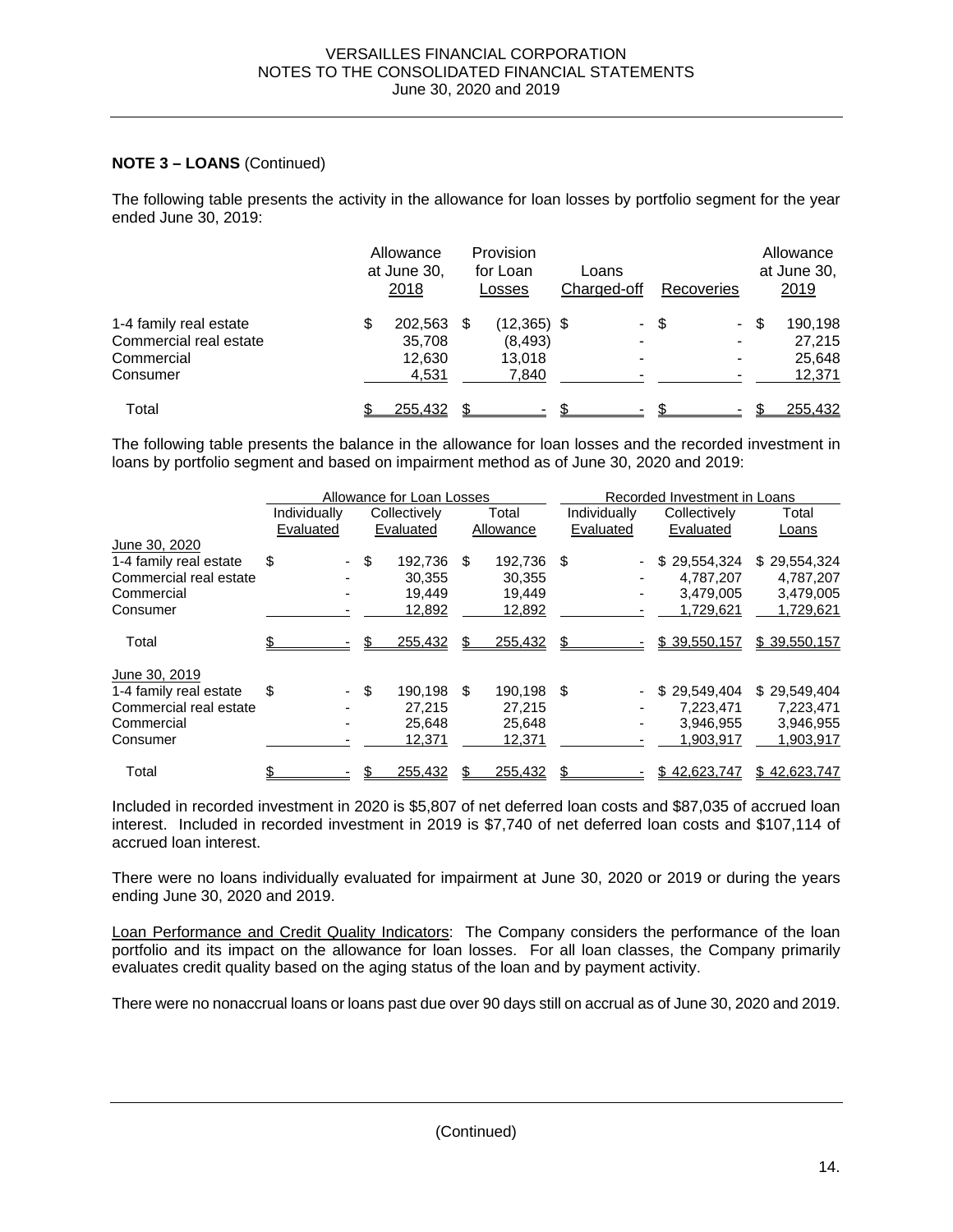## **NOTE 3 – LOANS** (Continued)

The following table presents the recorded investment of loans past due as of June 30, 2020 and 2019:

|                                                   |                        | 2020                   |              |  |
|---------------------------------------------------|------------------------|------------------------|--------------|--|
|                                                   | 31-60 Days<br>Past Due | 61-90 Days<br>Past Due | Total        |  |
| 1-4 family real estate<br>Commercial real estate: | \$<br>9,967            | \$                     | \$<br>9,967  |  |
| <b>Business</b>                                   | 30,675                 |                        | 30,675       |  |
| Agricultural                                      | 278,803                |                        | 278,803      |  |
| Total delinquent loans                            | 319,445                |                        | 319,445      |  |
|                                                   |                        | 2019                   |              |  |
|                                                   | 31-60 Days             | 61-90 Days             |              |  |
|                                                   | Past Due               | Past Due               | Total        |  |
| Commercial real estate:                           |                        |                        |              |  |
| <b>Business</b>                                   | \$<br>33,375           | \$<br>590              | \$<br>33,965 |  |
| Agricultural                                      | 327,821                |                        | 327,821      |  |
| Commercial                                        |                        | 2,105                  | 2,105        |  |
|                                                   |                        |                        |              |  |
| Total delinquent loans                            | 361,196                | 2,695                  | 363,891<br>S |  |

Troubled Debt Restructurings:

The Company had no loans classified as troubled debt restructurings (TDRs) at June 30, 2020 and 2019, and there were no loans modified as troubled debt restructurings that occurred during the year ending June 30, 2020 and 2019.

Loan modifications were made in accordance with Section 4013 of the Cares Act and the Interagency Statement on Loan Modifications and Reporting for Financial Institutions Working with Customers Affected by the Coronavirus, and as such were not classified as troubled debt restructurings. At June 30, 2020, loans totaling \$746,000 were assisted with loan payment deferrals with the maturity date being extended by the number of months deferred.

### **NOTE 4 – PREMISES AND EQUIPMENT**

Year-end premises and equipment were as follows.

|                                                                                                                              | 2020                                                            | 2019                                                                      |
|------------------------------------------------------------------------------------------------------------------------------|-----------------------------------------------------------------|---------------------------------------------------------------------------|
| Land<br>Building and improvements<br>Furniture and equipment<br>Fixed Assets in process<br>Total<br>Accumulated depreciation | \$<br>81.807<br>1,250,338<br>281,871<br>1,614,016<br>(475, 510) | \$<br>81,807<br>1,250,206<br>287,619<br>10,500<br>1,630,132<br>(455, 999) |
|                                                                                                                              | 1.138.505                                                       | 1,174,133                                                                 |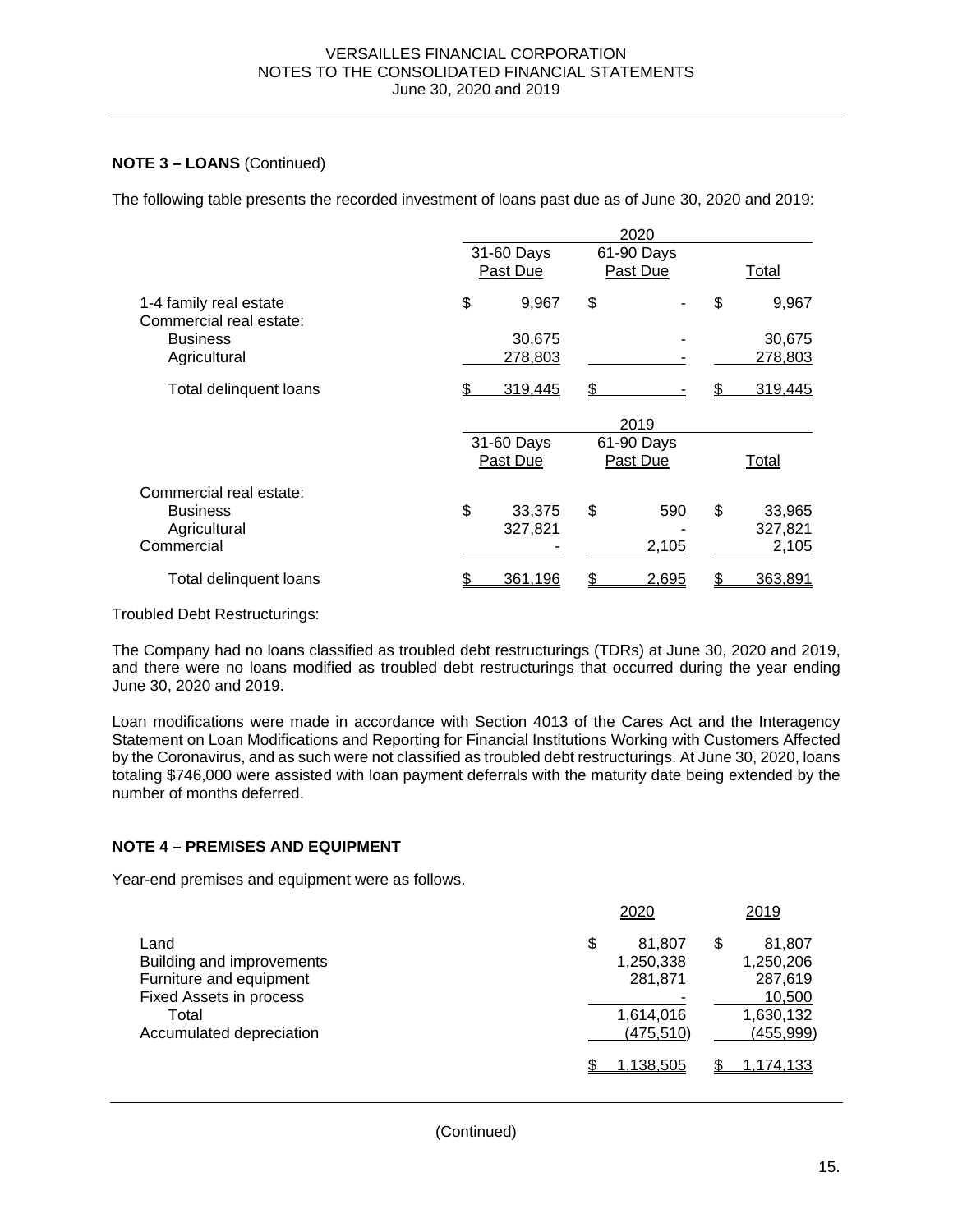## **NOTE 5 – DEPOSITS**

Deposits from principal officers, directors, and their affiliates at June 30, 2020 and 2019 were \$1,663,114 and \$1,354,263. The aggregate amount of certificates of deposit accounts with balances greater than \$250,000 at year-end 2020 and 2019 was \$2,192,565 and \$1,412,547.

Scheduled maturities of certificates of deposit were as follows.

|              | Year ended June 30, |
|--------------|---------------------|
| \$11,076,762 | 2021                |
| 5,549,610    | 2022                |
| 350,715      | 2023                |
| 437,936      | 2024                |
|              |                     |
| 17,415,023   |                     |

### **NOTE 6 – FEDERAL HOME LOAN BANK ADVANCES**

Year-end advances from the Federal Home Loan Bank were as follows.

|                                                                               | Rate           | 2020                | 2019                         |
|-------------------------------------------------------------------------------|----------------|---------------------|------------------------------|
| Fixed rate advance, due October 2019<br>Fixed rate advance, due February 2025 | 1.91%<br>2.40% | $\sim$<br>2.000.000 | 1.000.000<br>S.<br>2,000,000 |
|                                                                               |                | .000.000            | 3.000.000                    |

Fixed rate advances are payable at maturity and subject to prepayment penalties if paid off prior to maturity.

Required payments over the next five years are as follows:

|           | Year ended June 30, |
|-----------|---------------------|
| ۰         | \$<br>2021          |
| ۰         | 2022                |
| ۰         | 2023                |
| -         | 2024                |
| 2,000,000 | 2025                |
| 2,000,000 |                     |

Advances under the borrowing agreements are collateralized by a blanket pledge of the Company's residential mortgage loan portfolio and FHLB stock. At June 30, 2020 and 2019, the Company had approximately \$27,655,000 and \$27,778,000 of qualifying first-mortgage loans pledged, in addition to FHLB stock, as collateral for FHLB advances. At June 30, 2020, based on the Association's current FHLB stock ownership, total assets and pledgable first-mortgage and multi-family mortgage loan portfolios, the Association had the ability to obtain borrowings up to an additional \$11,982,000.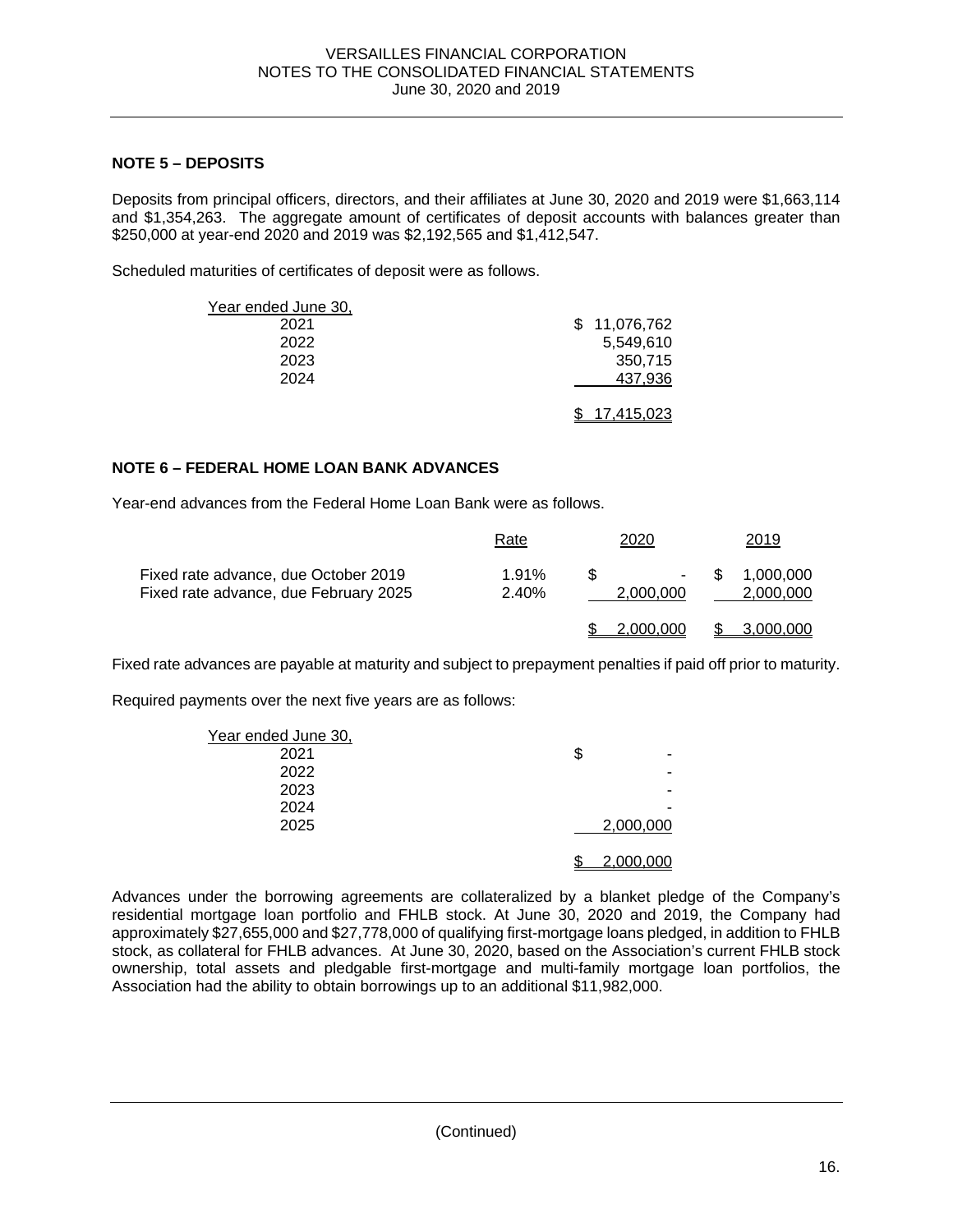## **NOTE 7 – INCOME TAXES**

Income tax expense was as follows.

| Current<br>Deferred |    | 2020                 |    | 2019                 |  |  |
|---------------------|----|----------------------|----|----------------------|--|--|
|                     | \$ | 151,332<br>(52, 332) | \$ | 141,800<br>(12, 632) |  |  |
| Total               | c  | 99,000               | ጦ  | 129,168              |  |  |

Effective tax rates differ from the federal statutory rate applied to income before income taxes due to the following (21% statutory rate for 2020 and 2019).

|                                                                                                               | 2020                    | 2019                  |
|---------------------------------------------------------------------------------------------------------------|-------------------------|-----------------------|
| Federal statutory rate times financial statement income<br>Effect of:                                         | \$<br>94.315            | \$<br>125,922         |
| Tax exempt interest income, net of interest expense<br>disallowance<br>Stock-based compensation<br>Other, net | (543)<br>(722)<br>5,950 | (575)<br>861<br>2,960 |
| Total                                                                                                         | 99,000                  | <u>129,168</u>        |
| Effective tax rate                                                                                            | 22.04%                  | 21.54%                |

Year-end deferred tax assets and liabilities were due to the following.

|                              | 2020         | 2019         |
|------------------------------|--------------|--------------|
| Deferred tax assets:         |              |              |
| Allowance for loan losses    | \$<br>53,641 | \$<br>53,641 |
| Accrued compensation         | 300,863      | 270,361      |
| Restricted stock expense     | 10.081       | 3,007        |
| Total deferred tax asset     | 364,585      | 327,009      |
| Deferred tax liabilities:    |              |              |
| <b>FHLB</b> stock            | (46,367)     | (46,367)     |
| Accrual to cash              | (6, 617)     | (21, 102)    |
| Accumulated depreciation     | (7, 744)     | (7,610)      |
| Deferred loan fees and costs | (1,220)      | (1,625)      |
| Total deferred tax liability | (61, 948)    | (76,704)     |
| Net deferred tax asset       | 302.637      | 250.305      |

The Company has not recorded a deferred tax liability of approximately \$163,000 at June 30, 2020 and 2019 related to approximately \$778,000 of cumulative special bad debt deductions arising prior to December 31, 1987, the end of the Company's base year for purposes of calculating the bad debt deduction. If the Company were liquidated or otherwise ceases to be a financial institution or if the tax laws were to change, this amount would be expensed.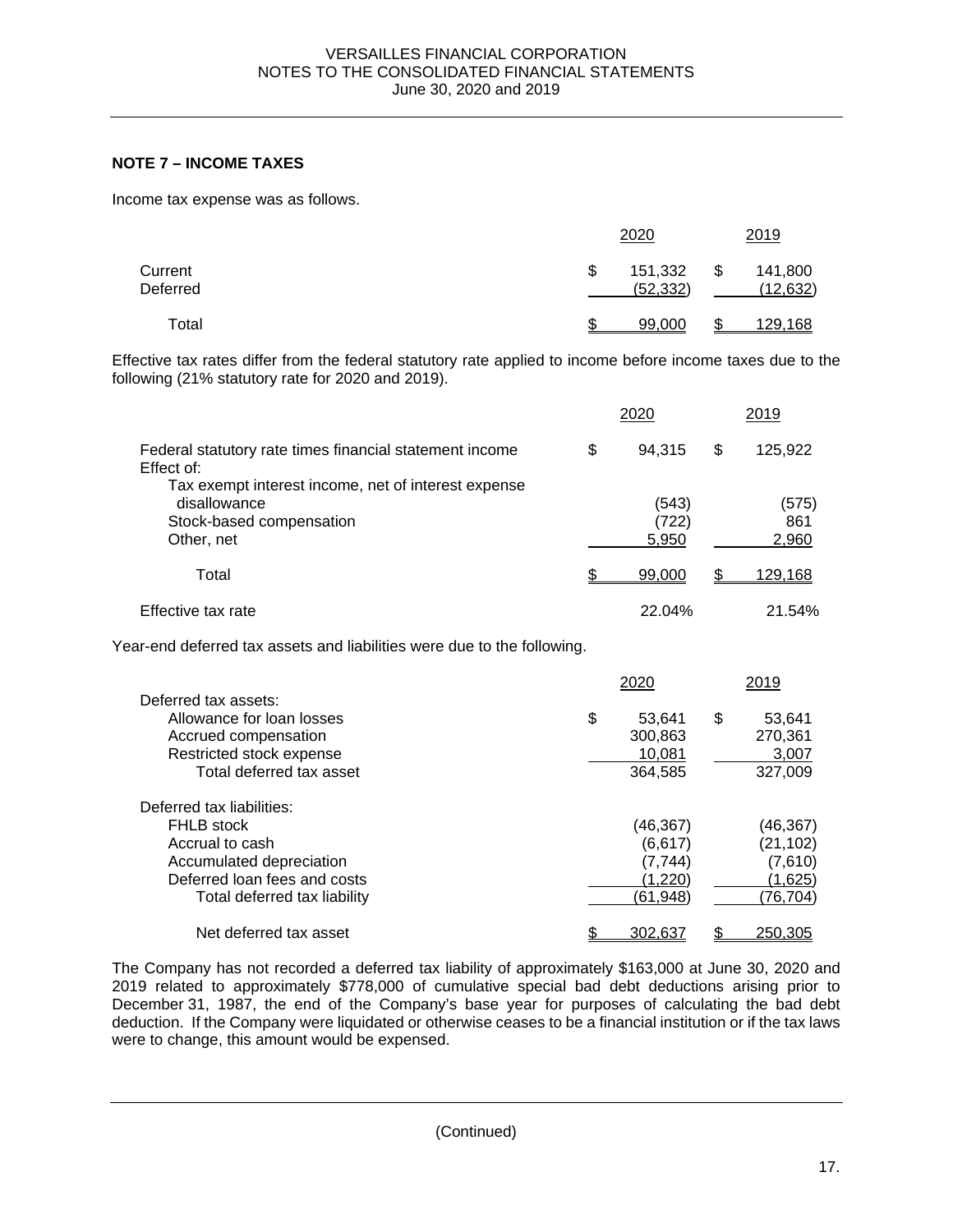## **NOTE 7 – INCOME TAXES** (Continued)

At June 30, 2020 and 2019, the Company had no unrecognized tax benefits recorded. The Company does not expect the amount of unrecognized tax benefits to significantly change within the next twelve months ended June 30, 2020 and 2019 and no amounts accrued for penalties and interest as of June 30, 2020 or June 30, 2019.

The Company is subject to U.S. federal income tax. The Company is no longer subject to examination by the federal taxing authority for years prior to 2016. The tax years 2016-2019 remain open to examination by the U.S. taxing authority.

## **NOTE 8 – RETIREMENT PLANS**

Employee 401(k) and Profit Sharing Plan: The Company maintains a 401(k) and profit sharing plan for all eligible employees. Employees are eligible one year from the date of hire and must have at least 1,000 hours of service. Eligible employees may contribute up to 15% of their compensation subject to a maximum statutory limitation. The Company provides a matching contribution on behalf of participants who make elective compensation deferrals, at the rate of 50% of the first 6% of the participant's discretionary contribution. Employee contributions are always 100% vested. Employer matching contributions vest on a graduated basis at the rate of 20% per year in years two through six so that the employee is 100% vested after six years of service. The 2020 and 2019 expense related to this plan was \$13,512 and \$13,403 respectively.

Deferred Compensation and Supplemental Retirement Plan: The Board of Directors adopted a deferred compensation and supplemental retirement plan for directors and an executive officers of the Company during fiscal 1999. Upon adoption, each nonemployee director was credited with \$1,494 for each year of service as a director and the employee director was credited with \$5,103 for each year of service prior to plan initiation. Beginning December 31, 1998, each nonemployee director receives a credit to their account equal to 24% of the cash compensation that a participant earned during that calendar year. Employees that are directors receive an annual credit of 8%. At the participant's election, the participant's account earns interest at the rate of the Company's return on average equity for that year or at the rate the Company is paying on a certificate of deposit having a term of one year or less at January 1 of that year. Total expense related to the Plan was \$43,619 and \$35,622 for the years ended June 30, 2020 and 2019. The accrued supplemental retirement liability included in other liabilities was \$359,046 at June 30, 2020 and \$315,427 at June 30, 2019. There were no distributions to participants or their beneficiaries during the years ended June 30, 2020 and June 30, 2019.

Additionally, each participant may elect to defer up to 25% in base salary and up to 100% of director's fees, bonuses or other cash compensation. Amounts in participant's accounts are vested at all times. The accrued deferred compensation liability included in other liabilities was \$680,027 at June 30, 2020 and \$580,669 at June 30, 2019. Earnings on amounts deferred included in salaries and employee benefits totaled \$27,629 and \$12,800 for the years ended June 30, 2020 and 2019. There were no distributions to participants during the years ended June 30, 2020 and June 30, 2019. The Plan is unfunded and subject to the general claims of creditors.

In conjunction with the conversion to a stock company with concurrent formation of a holding company, the Company allowed participants in the supplemental retirement and deferred compensation plans to use all or a portion of their funds in an one time election to purchase shares of the holding company at conversion.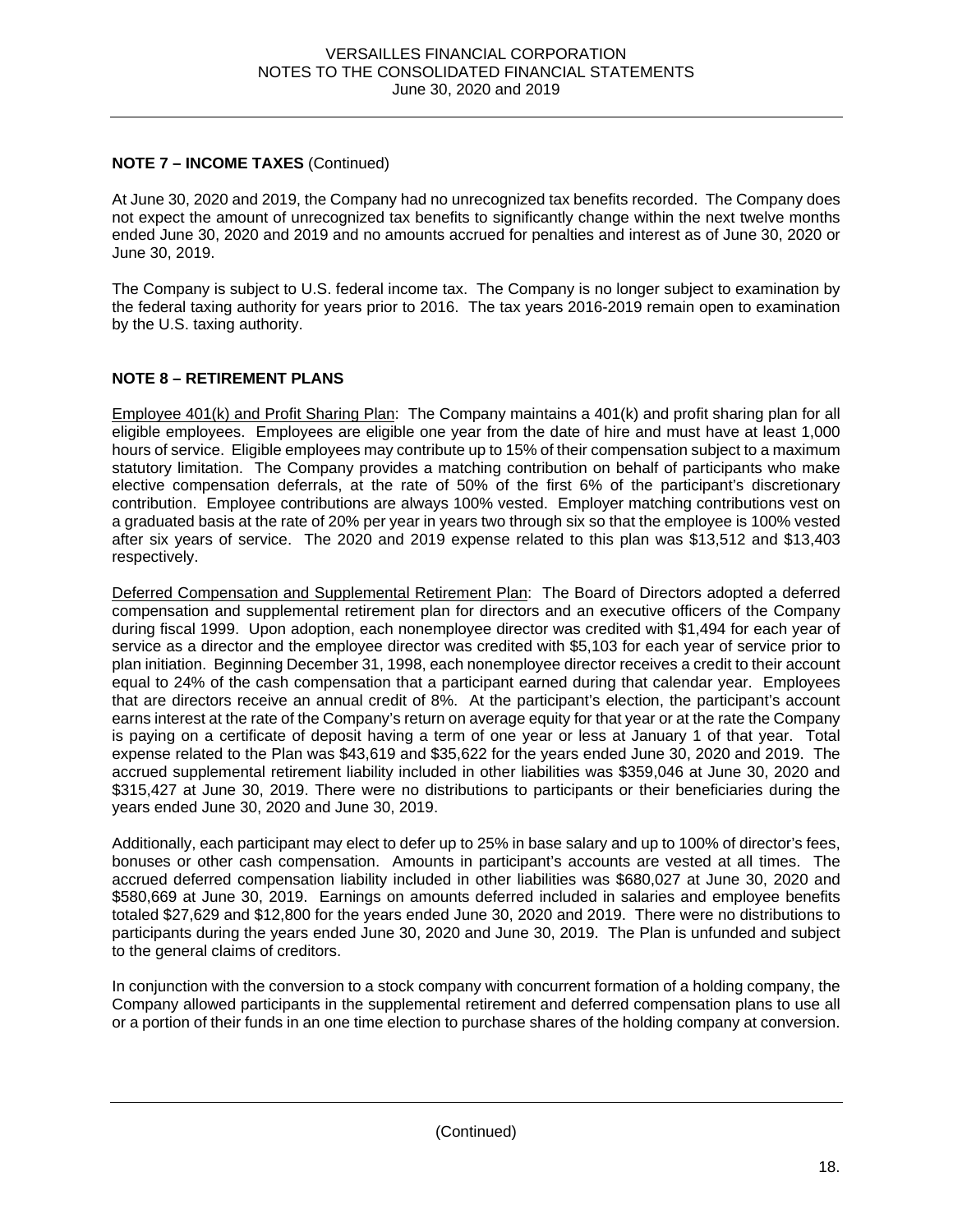## **NOTE 8 – RETIREMENT PLANS** (Continued)

The shares are held in a Rabbi Trust and the obligation under the plans will be settled with these shares. Participant stock held by the Rabbi Trust is classified in equity in a manner similar to the manner in which treasury stock is accounted for. Subsequent changes in the fair value of the stock are not recognized. The deferred compensation obligation is classified as an equity instrument and changes in the fair value of the amount owed to the participant are not recognized. These shares are considered outstanding for the purpose of both basic and diluted EPS. The participants elected to use \$354,600 to purchase 35,460 shares of common stock.

## **NOTE 9 – EMPLOYEE STOCK OWNERSHIP PLAN**

As part of the conversion to a stock company, the Company formed a leveraged ESOP. The plan has a December 31 year-end and the first allocation was December 31, 2010. The ESOP borrowed from the Company, totaling \$342,000, to purchase 34,200 shares of stock at \$10 per share. The Company may make discretionary contributions to the ESOP, as well as paying dividends on unallocated shares to the ESOP, and the ESOP uses funds it receives to repay the loan. When loan payments are made, ESOP shares are allocated to participants based on relative compensation and expense is recorded. Dividends on allocated shares increase participant accounts. The shares in the plan are expected to be allocated over a twenty year period.

Participants receive the shares at the end of employment. A participant may require stock received to be repurchased unless the stock is traded on an established market. During the year ended June 30, 2020, the Company was required to repurchase 3,328 shares at \$28 per share.

Contributions to the ESOP during the years ended June 30, 2020 and 2019 were \$17,322 and \$20,230. ESOP expense was \$42,528 and \$54,900 for the year ended June 30, 2020 and 2019, respectively.

Shares held by the ESOP were as follows:

|                                                                 | 2020                    | 2019                    |
|-----------------------------------------------------------------|-------------------------|-------------------------|
| Allocated<br>Committed to be released<br>Unearned               | 13,772<br>855<br>16,245 | 15,390<br>855<br>17,955 |
| <b>Total ESOP shares</b>                                        | 30,872                  | 34.200                  |
| Fair value of unearned shares                                   | 359,015                 | <u>412,965</u>          |
| Fair value of allocated shares subject to repurchase obligation | 304.361                 | <u>353,970</u>          |

The Company expects to allocate 1,710 shares for the December 31, 2020 plan year.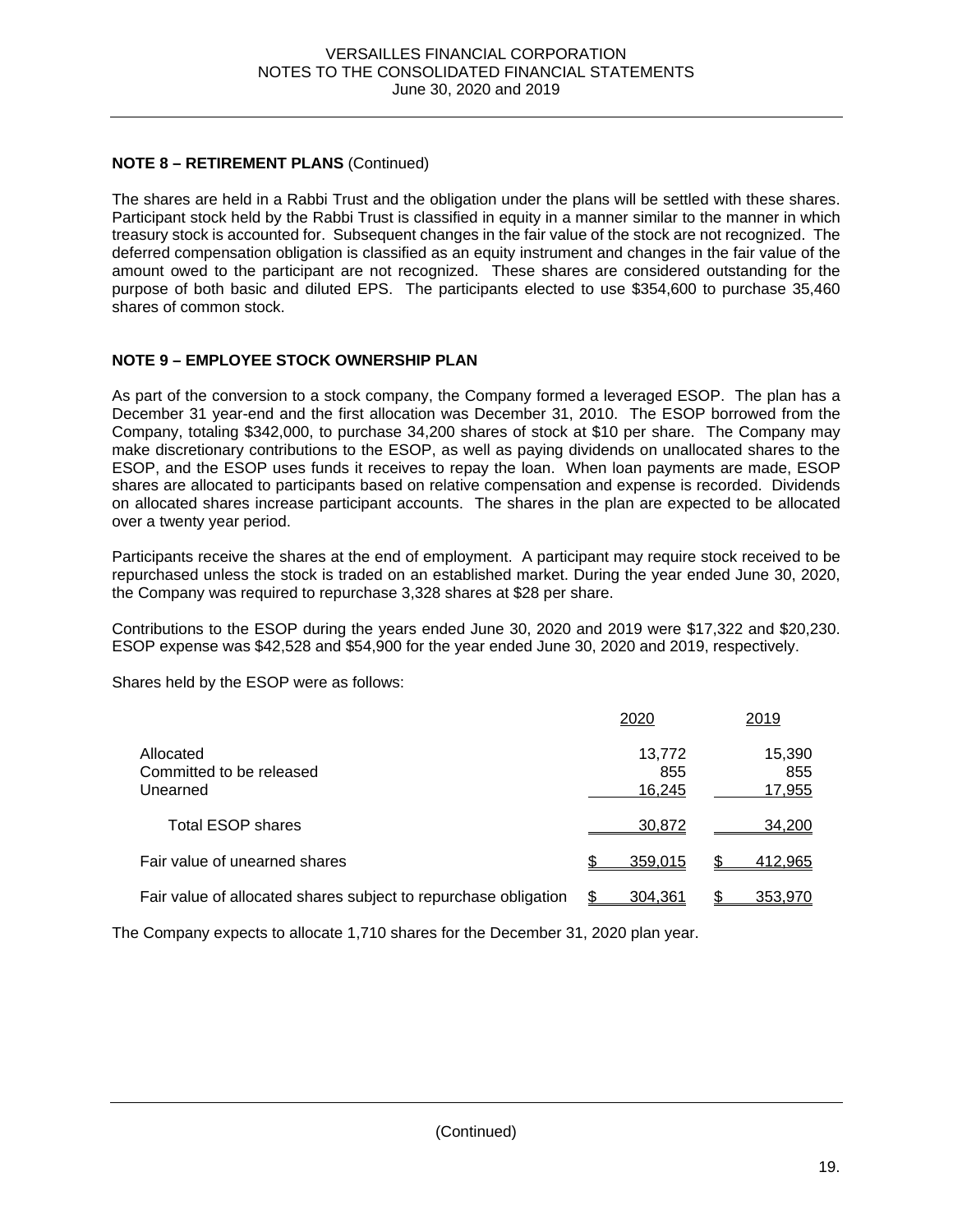## **NOTE 10 – COMMITMENTS, OFF-BALANCE-SHEET RISK AND CONTINGENCIES**

Some financial instruments, such as loan commitments, credit lines and letters of credit are issued to meet customer financing needs. These are agreements to provide credit or to support the credit of others, as long as conditions established in the contract are met, and usually have expiration dates. Commitments may expire without being used. Off-balance-sheet risk to credit loss exists up to the face amount of these instruments, although material losses are not anticipated. The same credit policies are used to make such commitments as are used for loans, including obtaining collateral at exercise of the commitment.

Commitments to make loans at current market rates at year-end were as follows.

|                                     | 2020           |                 |         | 2019        |                |
|-------------------------------------|----------------|-----------------|---------|-------------|----------------|
|                                     | <b>Balance</b> | Rate            | Balance | <u>Rate</u> |                |
| 1-4 family real estate – fixed rate | 1.580.000      | $3.50 - 4.74\%$ |         | 791.000     | $4.99 - 5.49%$ |

Commitments to make loans are generally made for periods of 60 days or less. The loan commitments have maturities ranging up to 30 years.

At June 30, 2020 and 2019, the Company had \$50,000 and \$15,000 of unused lines of credit, respectively.

### **NOTE 11 – FAIR VALUE**

Fair value is the exchange price that would be received for an asset or paid to transfer a liability (exit price) in the principal or most advantageous market for the asset or liability in an orderly transaction between market participants on the measurement date. There are three levels of inputs that may be used to measure fair values:

 Level 1 – Quoted prices (unadjusted) for identical assets or liabilities in active markets that the entity can access as of the measurement date.

Level 2 – Significant other observable inputs other than Level 1 prices such as quoted prices for similar assets or liabilities; quoted prices in markets that are not active; or other inputs that are observable or can be corroborated by observable market data.

 Level 3 – Significant unobservable inputs that reflect a company's own assumptions about the assumptions that market participants would use in pricing an asset or liability.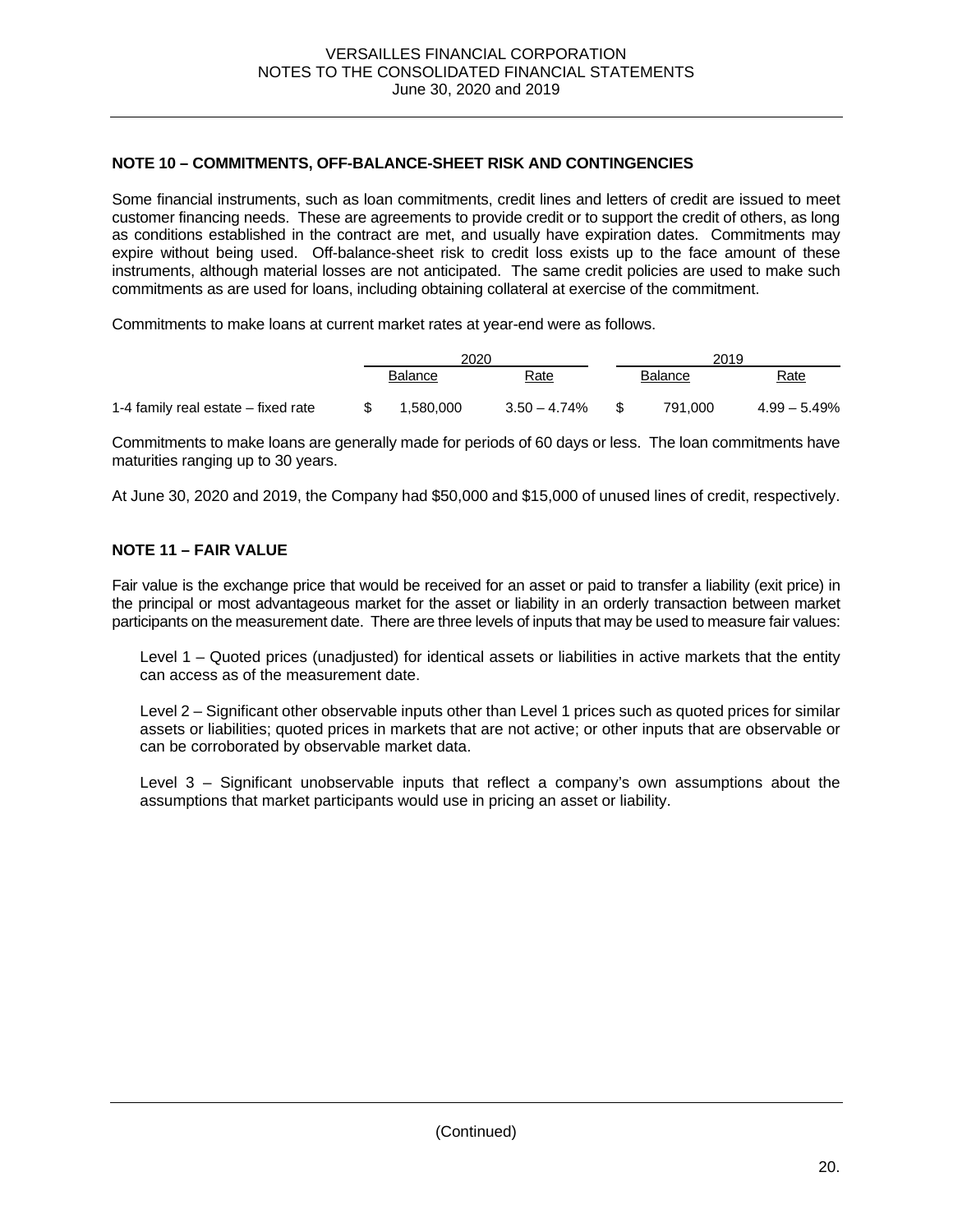### **NOTE 11 – FAIR VALUE** (Continued)

There were no financial instruments measured at fair value on a recurring or non-recurring basis at June 30, 2020 or June 30, 2019. The carrying amounts and estimated fair values of financial instruments, not carried at fair value, at June 30, 2020 and 2019 are as follows:

|                              | Fair Value Measurements at |    |                      |      |                   |      |            |      |                |  |  |  |
|------------------------------|----------------------------|----|----------------------|------|-------------------|------|------------|------|----------------|--|--|--|
|                              | Carrying                   |    | June 30, 2019 Using: |      |                   |      |            |      |                |  |  |  |
|                              | Value                      |    | Level 1              |      | Level 2           |      | Level 3    |      | Total          |  |  |  |
| <b>Financial assets</b>      |                            |    |                      |      |                   |      |            |      |                |  |  |  |
| Cash and                     |                            |    |                      |      |                   |      |            |      |                |  |  |  |
| cash equivalents             | \$<br>16,884,390           | \$ | 16,884,390           | - \$ |                   | - \$ | $\sim$     | \$   | 16,884,390     |  |  |  |
| Interest bearing             |                            |    |                      |      |                   |      |            |      |                |  |  |  |
| time deposits                | 1,250,000                  |    |                      |      | 1,285,000         |      |            |      | 1,285,000      |  |  |  |
| Securities held to           |                            |    |                      |      |                   |      |            |      |                |  |  |  |
| maturity                     | 61,952                     |    |                      |      | 64.021            |      |            |      | 64,021         |  |  |  |
| Loans, net of allowance      | 39,207,690                 |    |                      |      |                   |      | 41,868,319 |      | 41,868,319     |  |  |  |
| FHLB stock                   | 397,500                    |    | N/A                  |      | N/A               |      | N/A        |      | N/A            |  |  |  |
| Accrued interest             |                            |    |                      |      |                   |      |            |      |                |  |  |  |
| receivable                   | 92,106                     |    |                      |      | 5,071             |      | 87,035     |      | 92,106         |  |  |  |
| <b>Financial liabilities</b> |                            |    |                      |      |                   |      |            |      |                |  |  |  |
| <b>Deposits</b>              | \$<br>$(44,028,230)$ \$    |    | $(26.613.207)$ \$    |      | $(17,522,000)$ \$ |      |            | - \$ | (44, 135, 207) |  |  |  |
| <b>FHLB</b> advances         | (2,000,000)                |    |                      |      | (2, 192, 000)     |      |            |      | (2, 192, 000)  |  |  |  |
| Accrued interest payable     | (44, 492)                  |    |                      |      | (44,492)          |      |            |      | (44, 492)      |  |  |  |

|                              |                           |    | Fair Value Measurements at<br>June 30, 2019 Using: |  |                   |    |            |      |                |  |  |
|------------------------------|---------------------------|----|----------------------------------------------------|--|-------------------|----|------------|------|----------------|--|--|
|                              | Carrying                  |    |                                                    |  |                   |    |            |      |                |  |  |
|                              | Value                     |    | Level 1                                            |  | Level 2           |    | Level 3    |      | Total          |  |  |
| <b>Financial assets</b>      |                           |    |                                                    |  |                   |    |            |      |                |  |  |
| Cash and                     |                           |    |                                                    |  |                   |    |            |      |                |  |  |
| cash equivalents             | \$<br>9,955,115           | \$ | $9,955,115$ \$                                     |  | ÷.                | \$ | $\sim$     | \$   | 9,955,115      |  |  |
| Interest bearing             |                           |    |                                                    |  |                   |    |            |      |                |  |  |
| time deposits                | 1,000,000                 |    |                                                    |  | 1,077,000         |    |            |      | 1,077,000      |  |  |
| Securities held to           |                           |    |                                                    |  |                   |    |            |      |                |  |  |
| maturity                     | 80,605                    |    |                                                    |  | 84,514            |    |            |      | 84,514         |  |  |
| Loans, net of allowance      | 42,261,201                |    |                                                    |  |                   |    | 40,369,000 |      | 40,369,000     |  |  |
| <b>FHLB</b> stock            | 397.500                   |    | N/A                                                |  | N/A               |    | N/A        |      | N/A            |  |  |
| Accrued interest             |                           |    |                                                    |  |                   |    |            |      |                |  |  |
| receivable                   | 122.026                   |    |                                                    |  | 14.912            |    | 107,114    |      | 122,026        |  |  |
| <b>Financial liabilities</b> |                           |    |                                                    |  |                   |    |            |      |                |  |  |
| Deposits                     | \$<br>$(39, 268, 915)$ \$ |    | $(23, 292, 895)$ \$                                |  | $(15,916,000)$ \$ |    |            | - \$ | (39, 208, 895) |  |  |
| <b>FHLB</b> advances         | (3,000,000)               |    |                                                    |  | (3,059,000)       |    |            |      | (3,059,000)    |  |  |
| Accrued interest payable     | (43, 579)                 |    |                                                    |  | (43, 579)         |    |            |      | (43, 579)      |  |  |

While these estimates are based on management's judgment of the appropriate valuation factors, no assurance exists that, were the Company to have liquidated such items, the estimated fair values would necessarily have been realized. The estimated fair values should not be considered to apply to subsequent dates.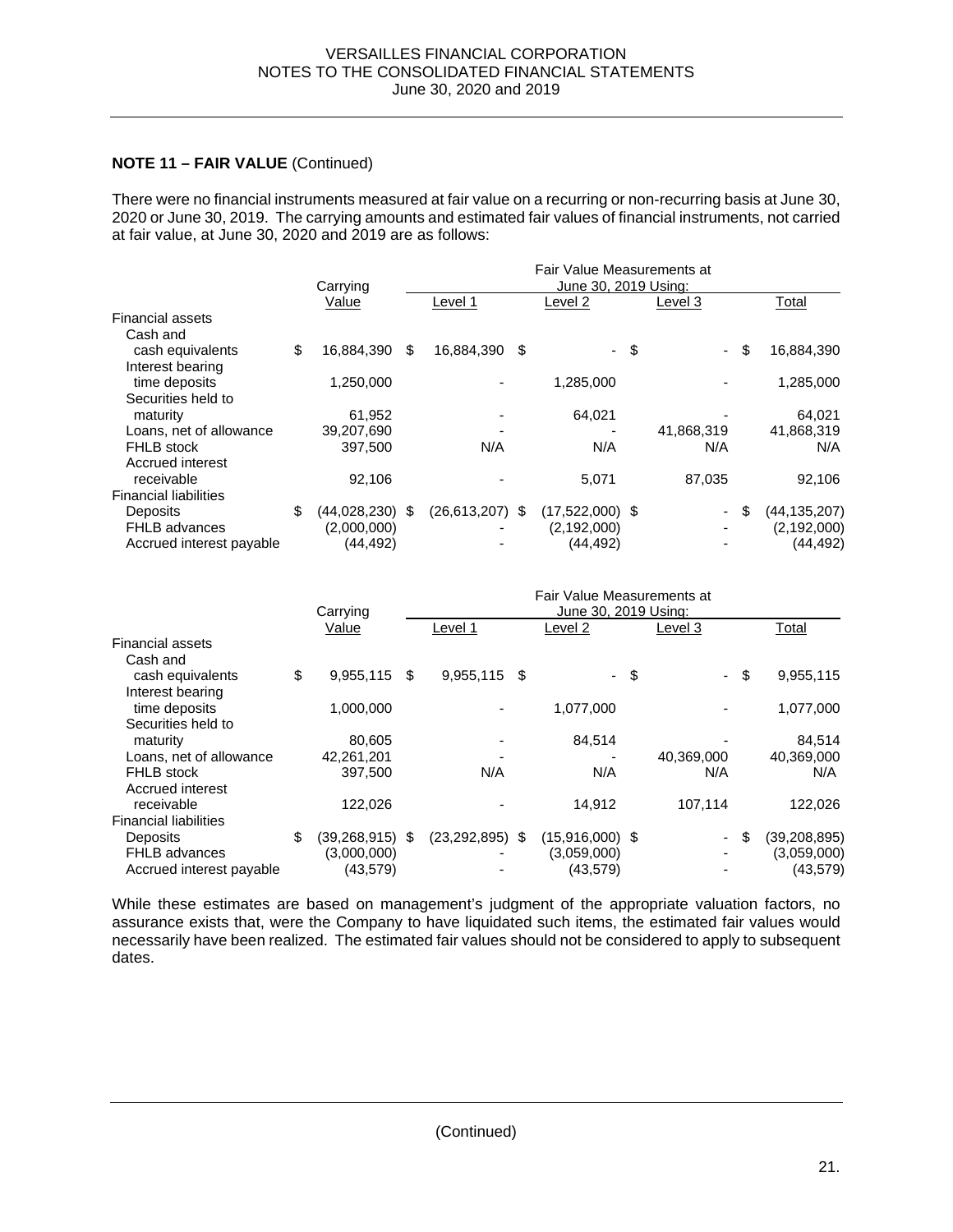#### **NOTE 12 – REGULATORY MATTERS**

The Association is subject to various regulatory capital requirements administered by the federal banking agencies. Capital adequacy guidelines and prompt corrective action regulations involve quantitative measures of assets, liabilities and certain off-balance-sheet items calculated under regulatory accounting practices. Capital amounts and classifications are also subject to qualitative judgments by the regulators. Failure to meet capital requirements can initiate regulatory action. The Association must hold a capital conservation buffer of 2.50% above the adequately capitalized risk-based capital ratios or face restrictions. Management believes as of June 30, 2020, the Association meets all capital adequacy requirements to which it is subject.

Prompt corrective action regulations provide five classifications: well-capitalized, adequately capitalized, undercapitalized, significantly undercapitalized and critically undercapitalized, although these terms are not used to represent overall financial condition. If adequately capitalized, regulatory approval is required to accept brokered deposits. If undercapitalized, capital distributions are limited, as is asset growth and expansion, and capital restoration plans are required.

The community bank leverage ratio (CBLR) framework is an optional framework that was designed in 2019 to reduce burden by removing the requirement for calculating and reporting risk-based capital ratios for qualifying community banking organizations that opt into the framework. Qualifying community banking organizations that elect to use the CBLR framework and that maintain a leverage ratio of greater than 9 percent and have off-balance sheet exposures of 25 percent or less of total consolidated assets are considered to have satisfied the risk-based and leverage capital requirements in the generally applicable capital rule. The regulatory agencies issued an interim final rule that established an 8% CBLR, as mandated under the Coronavirus Aid, Relief, and Economic Security Act. The CBLR will be 8% beginning June 30, 2020, 8.5% through calendar 2021, and 9% thereafter. The transition interim final rule also maintains a twoquarter grace period for a qualifying community bank organization whose leverage ratio falls no more than 1 percentage point below the applicable CBLR requirement. The agencies issued the transition interim final rule to provide community banking organizations with sufficient time and clarity to meet the 9% leverage ratio requirement under the CBLR framework while they focus on supporting lending to creditworthy households and businesses give the recent strains on the U.S. economy caused by the coronavirus disease emergency. The Association elected the CBLR framework effective March 31, 2020.

At June 30, 2020 and 2019, the most recent regulatory notifications categorized the Association as well capitalized under the regulatory framework for prompt corrective action. There are no conditions or events since that notification that management believes have changed the institution's category.

At year-end, the Association's actual capital levels and minimum required levels were as follows. The capital consolidation buffer is excluded from the adequately capitalized risk-based ratios.

|                                                  |     |        |       |     |                          |                        |                           | To Be Well |         |  |
|--------------------------------------------------|-----|--------|-------|-----|--------------------------|------------------------|---------------------------|------------|---------|--|
|                                                  |     |        |       |     |                          |                        | <b>Capitalized Under</b>  |            |         |  |
|                                                  |     |        |       |     | For Capital              |                        | <b>Prompt Corrective</b>  |            |         |  |
|                                                  |     | Actual |       |     | <b>Adequacy Purposes</b> |                        | <b>Action Regulations</b> |            |         |  |
|                                                  |     | Amount | Ratio |     | Amount                   | Ratio                  |                           | Amount     | Ratio   |  |
|                                                  |     |        |       |     |                          | (Dollars in thousands) |                           |            |         |  |
| June 30, 2020                                    |     |        |       |     |                          |                        |                           |            |         |  |
| Tier I (core) capital (to adjusted total assets) | \$. | 11.751 | 20.2% | \$. | 2,328                    | 4.0%                   | \$                        | 4,655      | $8.0\%$ |  |
| June 30, 2019                                    |     |        |       |     |                          |                        |                           |            |         |  |
| Total capital (to risk-weighted assets)          | \$  | 11.548 | 36.3% | \$  | 2.542                    | 8.0%                   | \$                        | 3,178      | 10.0%   |  |
| Common equity Tier 1 capital (to risk-           |     |        |       |     |                          |                        |                           |            |         |  |
| weighted assets)                                 |     | 11.293 | 35.5  |     | 1.430                    | 4.5                    |                           | 2.066      | 6.5     |  |
| Tier I (core) capital (to risk-weighted assets)  |     | 11.293 | 35.5  |     | 1.907                    | 6.0                    |                           | 2.542      | 8.0     |  |
| Tier I (core) capital (to adjusted total assets) |     | 11.293 | 20.6  |     | 2.198                    | 4.0                    |                           | 2.748      | 5.0     |  |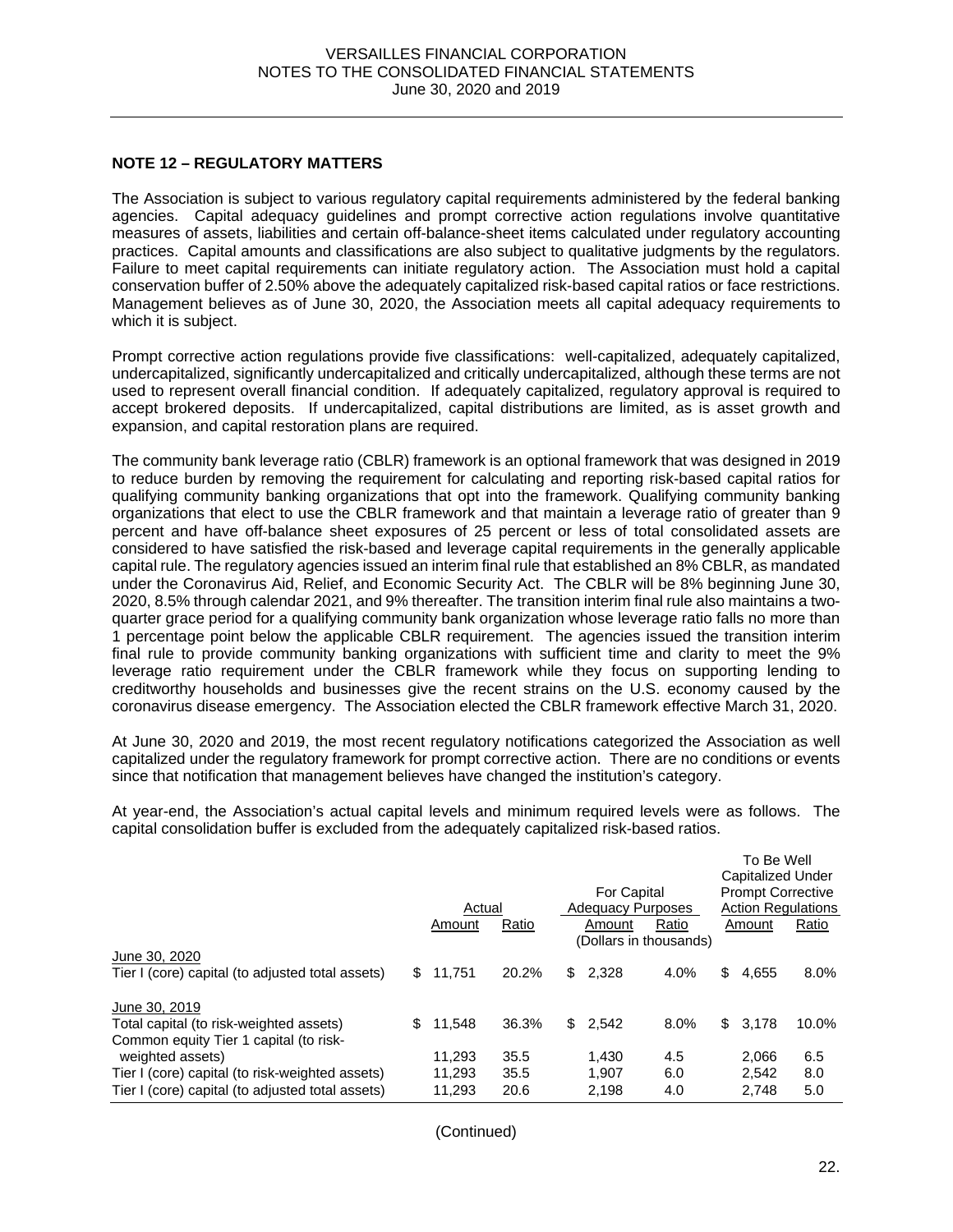## **NOTE 12 – REGULATORY MATTERS** (Continued)

The Qualified Thrift Lender test requires at least 65% of assets to be maintained in housing-related finance and other specified areas. If this test is not met, limits are placed on growth, branching, new investments and FHLB advances, or the Company must convert to a commercial bank charter. Management believes that this test is met.

The Association converted from a mutual to a stock institution, and a "liquidation account" was established at \$7,378,641, which was net worth reported in the conversion prospectus. The liquidation account represents a calculated amount for the purposes described below, and it does not represent actual funds included in the consolidated financial statements of the Company. Eligible depositors who have maintained their accounts, less annual reductions to the extent they have reduced their deposits, would receive a distribution from this account if the Company liquidated. Dividends may not reduce shareholders' equity below the required liquidation account balance.

### **NOTE 13 – EARNINGS PER SHARE**

The two-class method is used in the calculation of basic earnings per share. Under the two-class method, earnings available to common shareholders for the period are allocated between common shareholders and participating securities according to dividends declared (or accumulated) and participation rights in undistributed earnings. The factors used in the earnings per share computation follow:

|                                                                                                                                                                              |   | 2020                             | 2019                                   |
|------------------------------------------------------------------------------------------------------------------------------------------------------------------------------|---|----------------------------------|----------------------------------------|
| Basic<br>Net income available to common shareholders<br>Less: Income allocated to participating securities                                                                   | S | 350,121<br>(2,757)               | \$<br>470,461<br>(1,721)               |
| Net income allocated to common shareholders                                                                                                                                  |   | 347,364                          | 468.740                                |
| Weighted average common shares<br>outstanding including participating securities<br>Less: Average unearned participating securities<br>Less: Average unallocated ESOP shares |   | 388,253<br>(2, 254)<br>(17, 100) | 388,472<br>(1, 211)<br><u>(18,810)</u> |
| Weighted average shares                                                                                                                                                      |   | 368,899                          | 368,457                                |
| Basic and diluted earnings per common share                                                                                                                                  |   | 0.94                             | 1.27                                   |